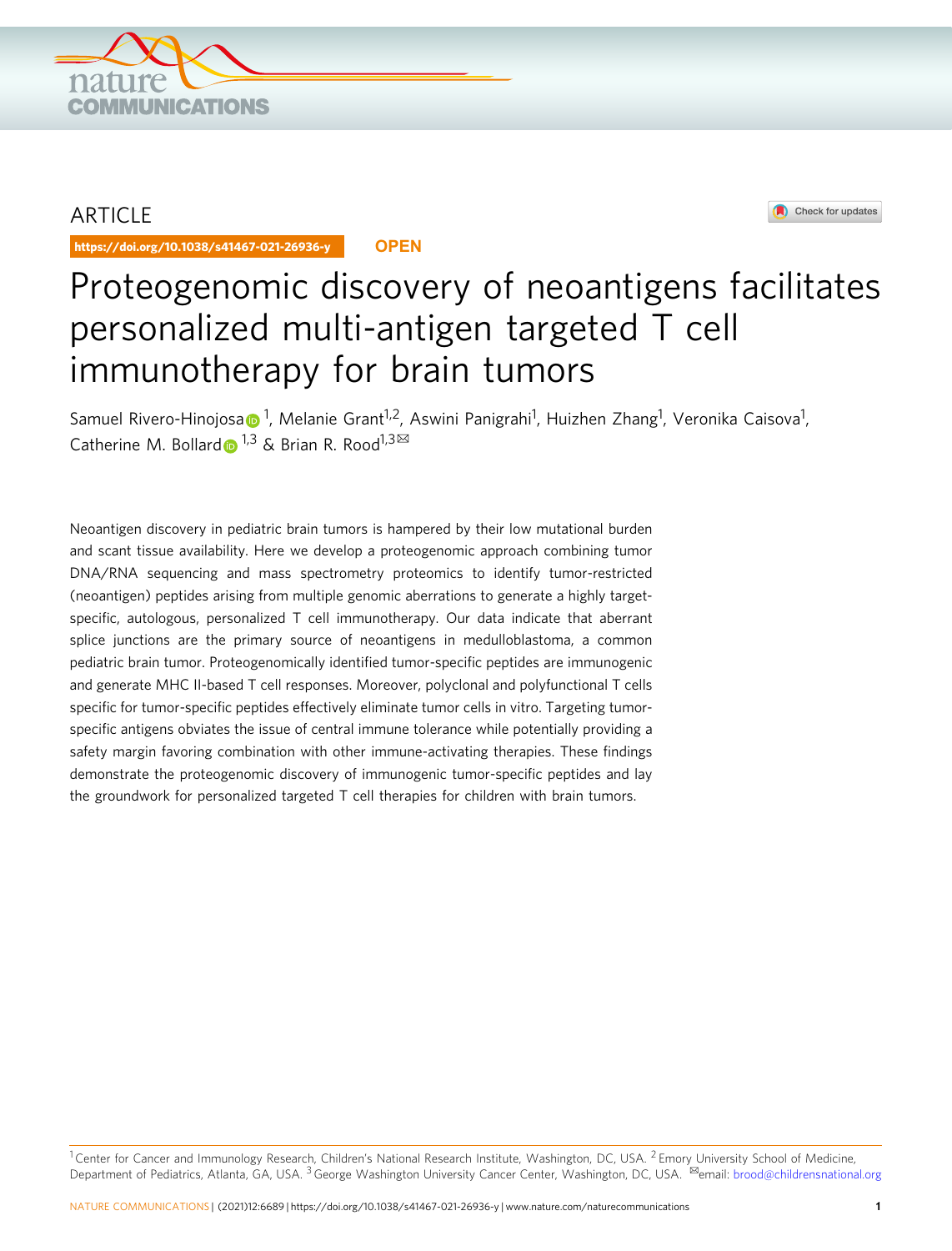**Medulloblastoma** (MB) is the most common malignant brain tumor of childhood and carries overall survival rates between 25 and 75% depending on the molecular survival brain tumor of childhood and carries overall survival subgroup, metastatic status, and age at diagnosis<sup>[1](#page-13-0)</sup>. Effective therapy requires intensive chemo- and radiation therapies, leaving survivors with significant long-term burdens including life-altering cognitive deficits. If the tumor recurs after chemoradiotherapy, there are no standard effective therapies and virtually no long-term survivors. Therefore, there is an urgent need to develop new therapeutics that can augment standard therapies to effectively prevent tumor recurrence without increasing toxicity. A promising strategy is the use of T cells targeting tumorspecific antigens (TSA), which can: (1) actively home to sites of disease, including across the BBB; (2) possess exquisitely sensitive peptide antigen recognition that may differ from their irrelevant counterparts by a single amino  $acid^{2,3}$  $acid^{2,3}$  $acid^{2,3}$  $acid^{2,3}$  $acid^{2,3}$ ; and (3) mediate continued, life-long protection through the generation of immune memory<sup>4</sup>.

Strategies to expand T cell populations with specificity for multiple antigens expressed by a range of malignancies have been developed $5.6$  $5.6$ . Targeting multiple antigens reduces the possibility of tumor resistance through antigen escape since selection pressure is not applied to a single target<sup>7,8</sup>. In addition, targeting multiple antigens more effectively addresses intra-tumoral antigen heterogeneity. Ex vivo expanded T cells targeting tumorassociated antigens (TAA) derived from differentiation antigens or cancer testis antigens have been evaluated in different cancer types $9-13$  $9-13$ ; however, these approaches may be limited by central tolerance toward antigens that are not wholly foreign as well as by the potential for on-target, off-tumor auto-immune toxicity $14$ . When applied to solid tumors, additional challenges arise from the immunosuppressive tumor microenvironment. To enhance efficacy, it will be necessary to combine T cell therapies with immune adjuvants to boost immune activation and subvert the immunosuppressive tumor microenvironment. We propose that developing T cells targeting tumor-specific antigens (TSA), as opposed to tumor-associated antigens (TAA), will potentially increase the potency of tumor antigen-specific T cell products while decreasing the potential for toxicity, especially when administered in combination with immune adjuvants.

To identify sufficient TSA for multi-antigen targeting, it is necessary to expand their sources beyond somatic mutations alone. This is especially true for pediatric cancers which have many fewer mutations than their adult counterparts<sup>[15](#page-13-0)</sup>. There are two main strategies to identify TSA. The first relies on the identification of non-canonical transcriptomic or exome sequencing reads followed by HLA binding prediction and large-scale immunogenicity assays<sup>[16,17](#page-13-0)</sup>. However, this approach results in many false discoveries, relies on error-prone HLA binding prediction algorithms, and ignores the fact that many transcripts are not translated into proteins<sup>18</sup>. The second strategy is the direct immunoprecipitation of MHC-peptide complexes from tumor cells and identification of bound peptide sequences by liquid chromatography-mass spectrometry (LC-MS/MS) with subsequent matching to exome or transcriptomic reads. This strategy, called ligandomics, is limited by the efficiency of immuno-precipitation, a large amount of tissue required (infeasible for pediatric brain tumors), the need for robust tumor cell MHC expression, the identification of relatively few peptides, low throughput, and reliance upon digestion free spectra searches resulting in a higher degree of false positives $18,19$  $18,19$  $18,19$ .

To counter these limitations, we present a personalized, lowinput (10−15 mg of tumor tissue) proteogenomic approach to identify TSAs resulting from an individual tumor's genomic aberrations and their use to manufacture T cells specific for multiple TSAs. We effectively identify TSAs arising from four types of genomic events: small insertions/deletions, single nucleotide variations (SNVs), fusions, and aberrant splice junctions. To verify that our findings are not simply unannotated normal proteins, we also developed a multi-step strategy to ensure that the tumor-specific peptides are not present in normal tissues. This approach succeeds in identifying a mean of tens of neoantigens per tumor, making multi-antigen targeting possible. As a proof-of-principle, we demonstrate that T cells selected and expanded in response to these peptides contain both CD4 and CD8 populations and are immunogenic, as demonstrated by cytokine profiling and robust cytotoxicity in vitro. We posit that this tool can be used to identify personalized TSA peptides for the creation of a T cell therapy using autologous TSA peptide-loaded dendritic cells to select and expand autologous T cells.

### Results

Low-input proteogenomic workflow identifies multiple neoantigen peptides from individual medulloblastoma tumors. Pediatric brain tumors present a difficult challenge for immunotherapy development given their low mutational burden, location behind the BBB in an immunosuppressive tumor microenvironment, intra-tumoral heterogeneity, and the frequently small amount of tumor tissue available for multiple diagnostic demands. We developed a low-input personalized proteogenomic approach for the identification and curation of tumor-specific neoantigens, which can be used to generate T cells, for autologous use, that are specific for multiple neoantigens in pediatric brain tumors (Fig. [1\)](#page-2-0).

In order to identify tumor-specific genomic events, we obtained 46 freshly frozen tumor tissues and high coverage whole genome sequencing (WGS) and RNA-seq data from the Children's Brain Tumor Network (CBTN) (Supplementary Data 1). Four different types of tumor-specific genomic events were identified from genomic data: gene fusions, aberrant splice junctions, small insertions/deletions, and single nucleotide variants (SNVs). Gene fusions were called using three different algorithms: STAR-Fusion<sup>[20](#page-13-0)</sup>, ericscript<sup>21</sup> and Defuse,<sup>22</sup> with different numbers of intra- and inter-chromosomal fusions detected per tumor, a mean of 1,044 inter- and intrachromosomal gene fusions per tumor were detected (Supplementary Fig. 1a). Coding SNVs were called on WGS using the GATK pipeline<sup>23</sup>, detecting a mean of 0.8 coding mutations per Mb (Supplementary Fig. 1b). As expected, the number of SNVs indicates a low mutational burden as previously described for medulloblastoma<sup>[6](#page-13-0)</sup>. Junctions were included if it was supported by more than 5 reads and was not present in the human Ensembl version 84 transcript annotation, detecting a mean of 12 junctions per Mb of the human genome (Supplementary Fig. 2). We detected a mean of 39,000 tumor-specific genomic events with the majority (37,000) belonging to the aberrant splice junction category (Fig. [2a](#page-3-0)). The tumor-specific genomic events for each tumor were translated into 1, 3, or 6 frames depending on the event and included in individualized databases (one for each tumor) together with the normal human proteome from UniProt (UP000005640, see "Methods" section for details).

MHC class I molecules typically present 8−10 amino acid peptides while MHC class II presents 11−30 amino acid peptides[24](#page-13-0). Our translational workflow employs autologous dendritic cells (DCs) to process tumor-specific peptides to the proper length and sequence for efficient MHC binding in the appropriate autologous HLA context. To test whether the lengths of the identified peptides were suitable to generate both MHC class I and II T cell responses after DC processing, we compared Lys-C and trypsin enzymatic digestion of the 7316-3778 tumor lysate. We also induced missed cleavages by reducing the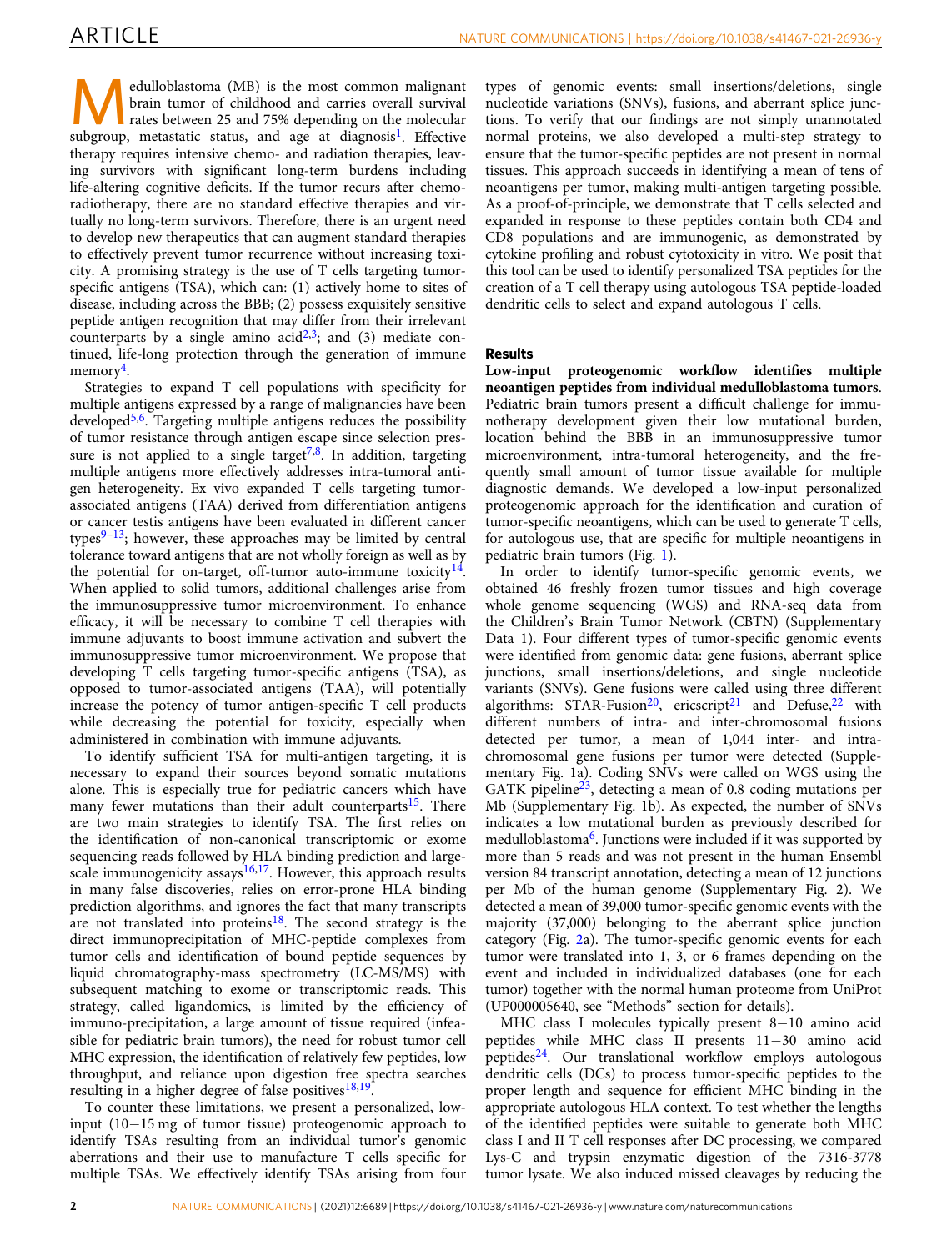<span id="page-2-0"></span>

Fig. 1 Proteogenomic approach to identify tumor-specific antigens in pediatric brain tumors. Schematic representation of the entire workflow is shown. Tumor tissue samples were obtained from patients, and WGS and RNA-seq were performed to identify tumor-specific genomic aberrations (SNV/indels, junctions, and fusions). Protein lysates were subjected to LC-MS/MS shotgun proteomics and spectra were searched against tumor-specific databases originating from tumor WGS and RNA-seq. MS-identified peptides were filtered using genomic and proteomic data from normal tissues to eliminate potential non-annotated normal proteins. Finally, to evaluate tumor-specific peptides for immunogenicity, autologous and allogeneic T cells were selected and expanded against the peptides and characterized for phenotype and function.

digestion time to obtain longer average peptides, with an intent to yield more potential tumor-specific peptides suitable for MHC class I and II presentation after DCs processing. For this tumor, the Lys-C enzyme, which cleaves proteins only at lysine, resulted in peptides with a median of 17 amino acids in contrast to a median of 15 for trypsin digestion, which cleaves proteins at lysine and arginine (Supplementary Fig. 3a). These results indicate that Lys-C yielded longer peptides suitable to elicit both MHC Class I and II T cell responses after DCs processing.

We next performed high-resolution LC-MS/MS on the same panel of freshly frozen tumors for which we previously created individualized protein databases (Fig. 1 and Supplementary Data 1) using total protein lysates partially digested with LysC. In addition to the tumors, we also performed LC-MS/MS on five healthy childhood cerebellums for comparison. LS-MS/MS spectra from MB tumors and healthy cerebellums were searched together against the individualized tumor databases described above. Full and partial LysC digest (i.e., cleavage at a minimum of one C-terminal Lys) searches were performed. A total of 241,224 unique peptides were identified across the sample set with an average of 33,576 peptides per tumor with a 1% FDR (Supplementary Fig. 3b and Supplementary Data 2). In order to reduce the potential for false discovery in our proteogenomic findings, we developed a filtration strategy to remove peptides from annotated and unannotated normal proteins while preserving tumor-specific peptides from undiscovered protein-coding loci (Supplementary Fig. 4). We first removed all peptides matched to the human UniProt proteome and all unannotated peptides found in healthy childhood cerebellum. Additionally, peptides with a length < 8-mer and an Xcorr < 1 were culled. Xcorr (cross-correlation) is a measure of the goodness of fit of experimental peptide fragments to theoretical spectra created from the predicted b and y ions. Xcorr > 1 was selected based on our experience identifying confident matches between experimental and theoretical spectra. Next, the remaining identified peptides were processed through BLASTP[25](#page-13-0) to remove exact matches to known proteins from the Human NCBI(GRCh38), RefSeq, UniProt Isoforms proteome (UP000005640), neXtProt, and Ensembl (version 84) protein annotations. Overall, 481

tumor-specific peptides were identified, and 17 (3.53%) peptides were removed as they were also present in normal cerebellar tissues (Fig. [2b](#page-3-0), c). Finally, we removed peptides that originate from tumor-specific genomic events also present in normal healthy tissues from The Genotype-Tissue Expression (GTEx) project (Supplementary Data 1); 102 (21%) peptides were removed as the same genomic event that originates that peptide was detected in the GTEX RNA-seq collection. After these filtration steps, we identified a total of 362 unique tumorspecific peptides across all 46 MBs (Fig. [2b](#page-3-0), c and Supplementary Data 3). A total of 230 peptides originated from splice junctions, 85 from SNVs, and 49 from gene fusions across all MB tumors analyzed. Thus, junctions are the main source of neoantigens identified in medulloblastoma tumors (Fig. [2b](#page-3-0), c). On a per tumor basis, a mean of 9 tumor-specific peptides was identified (range 1−43) with an average of 5.9 originating from nonstandard junctions, 1.1 from gene fusions, and 1.8 from SNVs (Fig. [2b](#page-3-0), c). The vast majority of these tumor-specific peptides were nonoverlapping between the tumors. These results indicate that this approach identifies a significant number of high confidence tumor-specific peptides from minimal input tissue and that aberrant splice junctions are the main source of neoantigens in MB tumors<sup>[26](#page-13-0)</sup>.

Tumor-specific peptides were validated by retention time and spectral match. We employed three methods to evaluate the validity of the peptides discovered by our approach. First, we correlated the mean retention time (RT) of the identified peptides to their predicted hydrophobicity index (HI). The HI is a relative value that corresponds to the organic solvent concentration at which the peptide elutes from the HPLC system and is proportional to the retention time. The predicted HI for the UniProt matched peptides, calculated with the SSRCalc tool $^{27}$  $^{27}$  $^{27}$ , shows a significant positive correlation with the experimental RT as shown in Supplementary Fig. 5 with a distribution along the regression line. Similarly, the predicted HI of the tumor-specific peptides has significant positive correlations with the retention times supporting their accurate amino acid sequence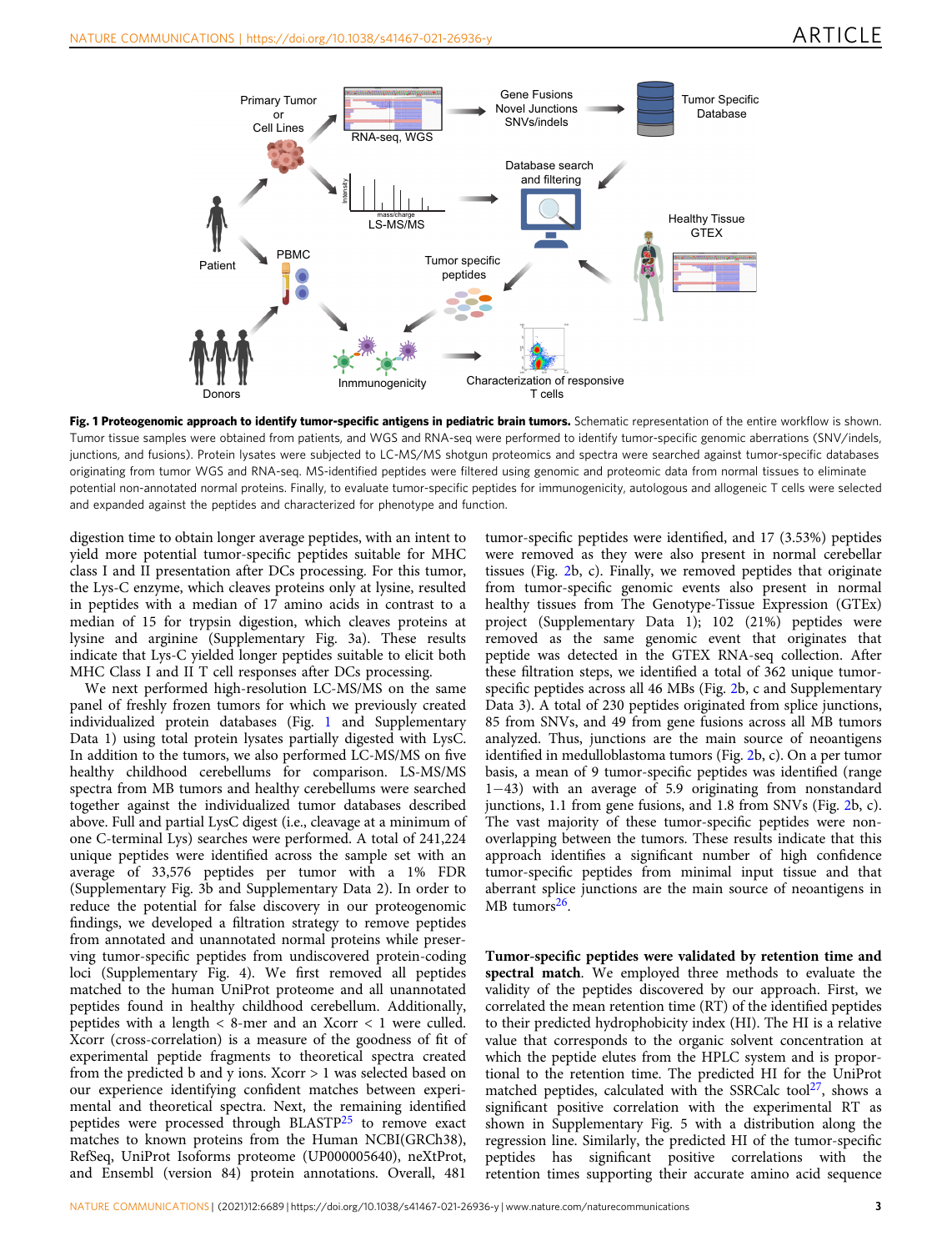<span id="page-3-0"></span>

Fig. 2 Tumor-specific genomic and proteomic events in 46 medulloblastoma tumors. The number of a genomic (detected by RNA-seq/WGS) and b proteomic (detected by LC-MS/MS) tumor-specific events are shown for 46 medulloblastoma tumors. The type of tumor-specific genomic events is indicated: SNV/indels (purple), junctions (blue), and gene fusions (orange). The number of identified tumor-specific peptides ranged from 1 to 43 peptides per tumor with a mean of 9 peptides per tumor. c Tile plot depicting the number of tumor-specific peptides identified in medulloblastoma tumors. Black tiles indicate unannotated peptides identified in healthy cerebellum or normal tissues from GTEX. SNVs, fusions, and junctions are shown in purple, orange, and blue respectively. Each gray tile represents a peptide, although some peptides are found in multiple tumors, the vast majority are tumor-specific. Source data are provided as a Source Data file.

(Supplementary Fig. 5a). Second, we used AutoR[T28](#page-13-0), a deep learning retention time prediction algorithm. A learning model was created using all peptides identified in our cohort (MB model) and applied to a subset of random identified uniport peptides and to all specific peptides (Supplementary Fig. 5b). We identified significant positive correlations (p-values shown in the Supplementary Fig. 5b) between predicted retention times and experimental retention times using the MB model for both

UniProt and tumor-specific peptides, (Supplementary Fig. 5b, left panel). We next used a completely independent learning model created using the PXD006109 dataset $2^5$ , to evaluate retention times of our peptides. Using this independent dataset, we found significant positive correlations (p-values shown in the Supplementary Fig. 5b) between predicted retention times and experimental retention for both UniProt and tumor-specific peptides (Supplementary Fig. 5b, right panel). Third, synthetic versions of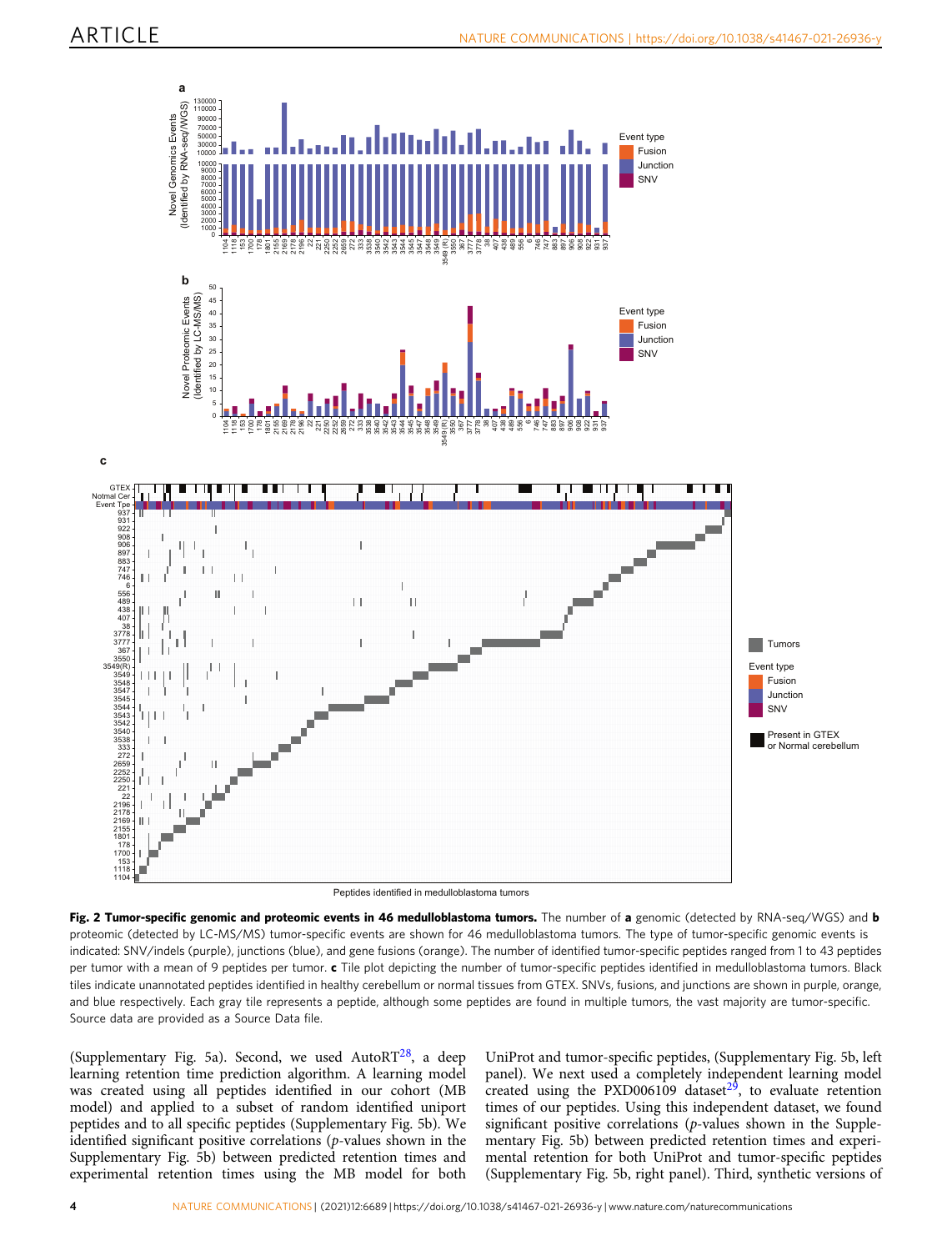7 tumor-specific peptides from patients 7316-3778 were analyzed and, as shown in Supplementary Fig. 6, their MS/MS spectra and retention times were identical to those detected endogenously (Supplementary Fig. 6). These results indicate that our proof-ofprinciple proteomic approach properly identifies MB tumorspecific peptides.

Tumor-specific peptide frequency. Although most of these tumor-specific peptides were non-overlapping between the tumors, 18 of 362 (4.97%) were identified in more than one tumor; 12 of them (3.3%) were found in six tumors and six of them (1.6%) were identified in five or more tumors (Supplementary Fig. 7). Only one peptide, NSSVSGIFTFQK, was identified in more than 20% (12 of 46) of the samples. All of these shared peptides result from aberrant splice junctions. The peptide NSSVSGIFTFQK can arise from a number of different aberrant splice junction events in the DDX31 gene. We detected alternative splicing between the exon 14 and exons 17, 18, and 19. In addition, we detected an aberrant splice junction between intron 13 and exon 14. This junction changes the frame of exon 14, originating the peptide NSSVSGIFTFQK. Interestedly, The splicing between exon 14 and exon 17, 18, and 19 returns to the canonical frame for the DDX31 protein. The annotated splicing between the Exon 14 and 15 will introduce stop codons as consequences of this change in the frame of exon 14.

DDX31 is a DEAD-box RNA helicase conserved across eukaryotes, but it has not been extensively studied. DDX31 was found to be mutated in several group 4 medulloblastomas in a previous sequencing study $30$ . Complex rearrangement and focal deletions of the DDX31 gene have also been observed in several Group 4 medulloblastomas; these deletions occur concurrently with amplification of the OTX2 locus, a known medulloblastoma oncogen[e31,32.](#page-13-0) This finding suggests that DDX31 mutation (either by deletion or truncation) may cooperate with the oncogenic role of OTX2. Linking our findings to previously published work, such deletion or rearrangement could originate the NSSVSGIFTFQK peptide by modifying the splicing pattern of DDX31. In addition, peptides arising from aberrant splice junctions in the genes CARF, EEA1, LMNB1, LIZIC, and VANGL2 have been discovered with lower frequency in 5 out of 46 tumors (Supplementary Fig. 7).

TSA-specific T cells respond to medulloblastoma tumorspecific neoantigens. As a further proof-of-principle to determine the clinical feasibility of using this neoantigen identification approach to create an autologous T cell immunotherapy product from heavily pre-treated patients, we identified a subject (Patient ID: 7316-3778) from whom tumor tissue and blood were available. Employing our proteogenomic pipeline, we identified 25 tumor-specific unique peptides. Among these 25 peptides, three peptides were also identified in the healthy cerebellum proteome. In addition, we discovered that the genomic events giving rise to six tumor-specific peptide sequences were present in normal tissues from GTEX. After removal of those normal unannotated peptides, we were left with 17 unique peptides derived from this subject's tumor sample. One peptide resulted from a fusion, two from SNVs and 14 from aberrant splice junctions (Fig. [3](#page-6-0)a).

To create an autologous Tumor-Specific Antigen T cell product (TSA-T) specific for this patient's newly identified tumor-specific peptides, we stimulated their peripheral blood mononuclear cells (PBMC) with antigen-presenting cells (dendritic cells; DC) pulsed with 15 out of 17 peptides derived from patient 7316-3778's tumor (two peptides could not be synthesized; Supplementary Data 4). Peptide-pulsed DC stimulation was repeated on days 7 (2nd stimulation) and day 14 (3rd stimulation). Seven days after the 3rd stimulation, the polyclonality and polyfunctionality of the resultant T cells were evaluated using anti-interferon gamma (IFN-γ) ELISpot assay and intracellular flow cytometric staining for IFN-γ and tumor necrosis factor-alpha (TNF-α). TSA-T cell products stimulated with DCs loaded with 13/15 peptides elicited a statistically significant IFN- $\nu$  response (Fig. [3](#page-6-0)b). This response was reproducible even when using cryopreserved, thawed, and rested TSA-T cells as opposed to fresh product.

The TSA-T cell product derived from patient 7316-3778 was polyclonal comprising 93% CD3+, 31% CD8+, 29% CD4+, 9.42% NKT, and 2.11% NK cells. The differentiation and memory status included primarily TEM (CD4+: 44%, CD8+: 21%) and TCM (CD4+: 16%, CD8+: 44%) with minimal TEFF and TSCM populations (Fig. [3](#page-6-0)c). TSA-T cells primed and expanded with autologous tumor-specific peptides comprised approximately equal proportions of  $CD8+ (31\%)$  and  $CD4+ T$  cells (29%). TSA-T cells showed polyfunctionality producing IFN-γ, TNF-α, or both in response to peptide-loaded DCs. Polyfunctional responses were observed in both CD8+ (IFN-γ: 3.1%; TNF-α: 2.71%; IFN-γ+ TNF-α+: 1.55%) and CD4+ cells (IFN-γ: 3.25%; TNF-α: 5.70%; IFN- $\gamma$ +/TNF- $\alpha$ +: 6.66%). As expected, CD8+ and CD4+ Tcells did not produce TNF-α and/or IFN-γ in the presence of peptides that were not presented by DCs (Fig. [3](#page-6-0)d and Supplementary Fig. 8). Thus, antigen-presenting cells pulsed with TSA peptides can prime and expand autologous T cells comprising a polyfunctional polyclonal population of CD4 and CD8 cells with robust TEM and TCM fractions (Fig. [3d](#page-6-0) and Supplementary Fig. 8).

Conventional assays such as anti-IFN-γ ELISpot and intracellular flow cytometry for detecting tumor-specific T cell responses in cancer patients can underestimate the breadth of antigenspecific T cell responses, and do not assess antigen-specific T-cell repertoires<sup>[33](#page-13-0)</sup>. Therefore, we also performed T cell receptor  $Vβ$ sequencing to evaluate the expansion of autologous antigenspecific clones. Dominant clones were identified with the top TCR clone accounting for 18% of all unique rearrangements and the top 10 clones making up 43.77% of all TCRs (Fig. [3e](#page-6-0) and Supplementary Data 5). Thus, in combination with the ELISpot data, TCR sequencing further supported that the presence of multiple specifically expanded clones within this patient's TSA-T cell product.

TSA-specific T cells can be generated from medulloblastoma cell line-derived neoantigens. The preceding findings demonstrate a proteogenomic approach to identifying tumor-specific peptides and their ability to select and expand a mixed lineage, multi-functional, multi-antigen specific autologous TSA-T cell product. The last remaining measure of activity to be demonstrated is the ability of TSA-T cell products to recognize and lyse tumor cells. Because there was no autologous tumor cell line was generated from this subject's tumor tissue, it was necessary to replicate the previous steps using in vitro MB cell lines. Using four MB cell lines (D556, MB002, MB004, and D283), we generated high coverage RNA-seq data from poly-A RNA and three distinct types of tumor-specific genomic events were identified from genomic data: gene fusions, aberrant splice junctions, and small insertions/deletions (SNVs). We detected a mean of 67,000 tumor-specific events with the majority (59,000) of them belonging to the aberrant splice junction category (Fig. [4a](#page-6-0)). We detected a mean of 6,000 inter- and intra-chromosomal gene fusions per cell line, 0.7 coding mutations per Mb, and 20 aberrant splice junctions per Mb of the human genome (Supplementary Fig. 9a−c). These genomic events were translated into 1, 3, or 6 frames depending on the event and included in cell linespecific databases together with the normal human proteome from UniProt (see "Methods" section for details).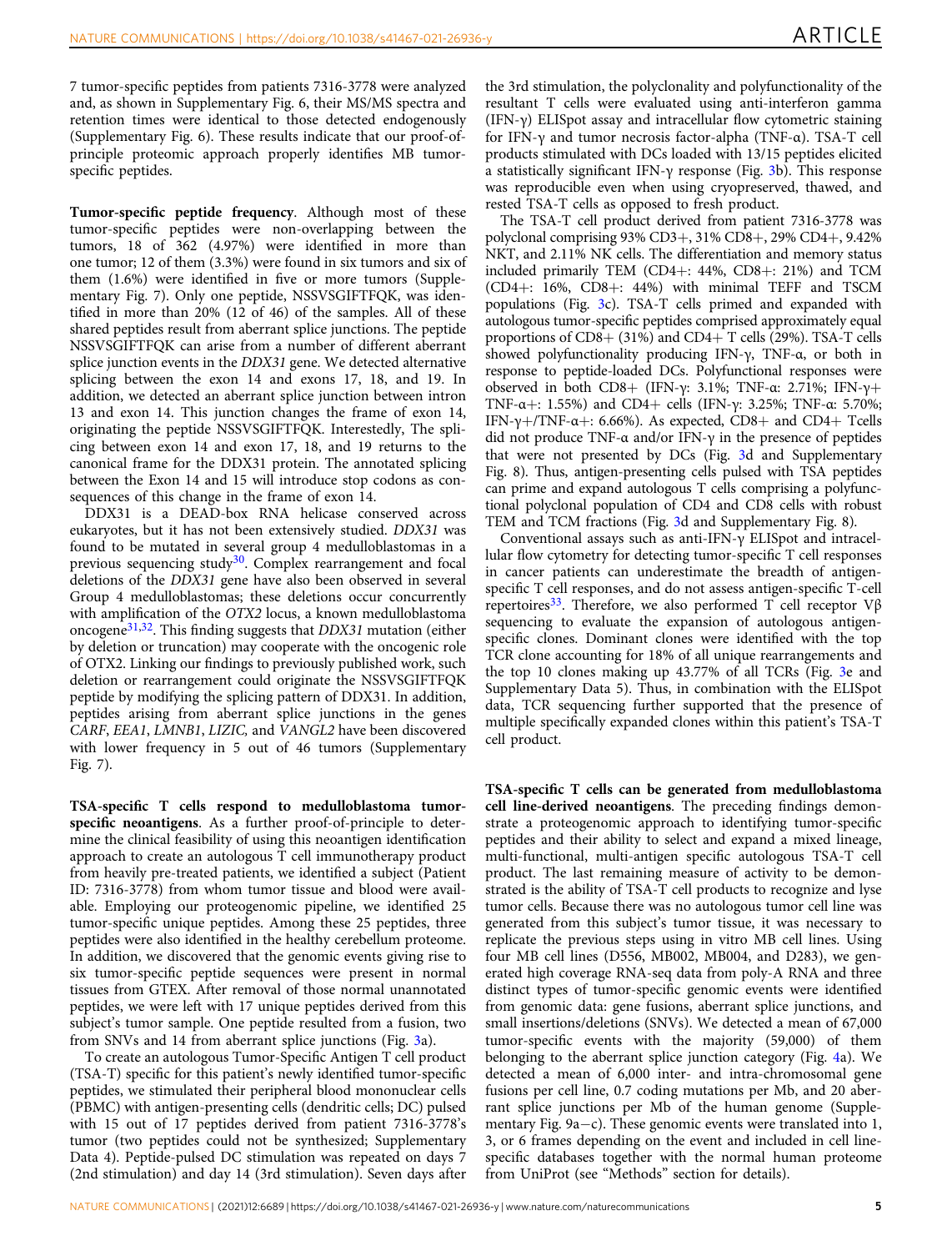

Similar to the approach used for identifying TSAs from primary MB tumor tissues, we performed global high-resolution peptide LC-MS/MS on the MB cell lines using total protein lysates after protease digestion. Applying the same proteogenomic cohort described for MB tumors a total of 100,771 unique peptides were identified across datasets with an average of 53,649 peptides per cell line with a 1% FDR (Supplementary Fig. 9d and Supplementary

Data 6). The removal of normal peptides (from UniProt and our BLASTP approach) and unannotated peptides found in the healthy cerebellum proteome reduced the number to 53, 75, 74, and 132 tumor-specific peptides remained for the D556, MB002, MB004, and D283 cell lines, respectively (Fig. [4b](#page-6-0), c). Finally, we removed peptides that originate from genomic events also present in normal healthy tissues from The Genotype-Tissue Expression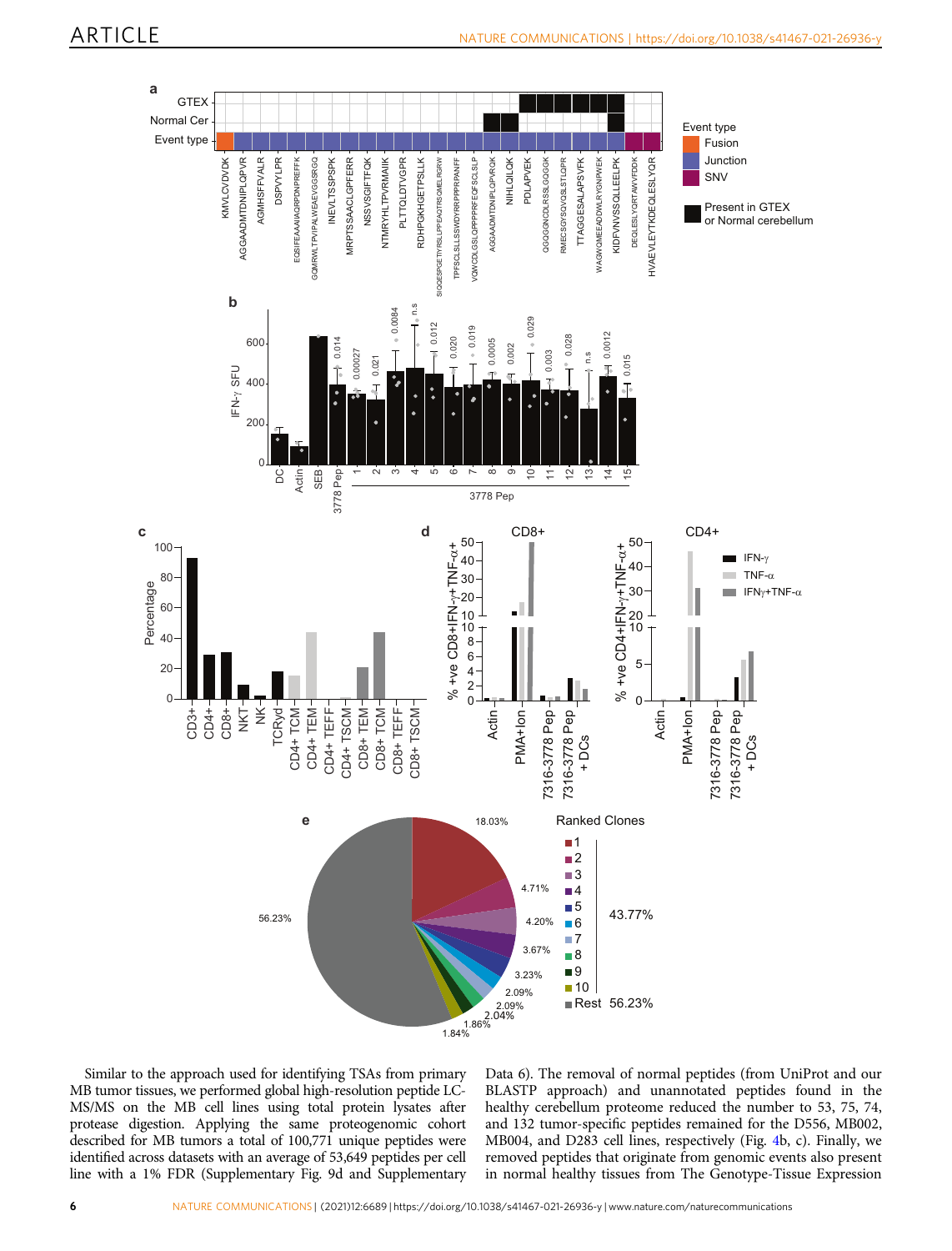<span id="page-6-0"></span>Fig. 3 Autologous tumor-specific peptides induce a specific IFN-y response. a Tile plot depicting the number of tumor-specific peptides identified in patient 7316-3778's tumor. Black tiles indicate the unannotated peptides identified in healthy cerebellar or normal tissues from GTEX. SNVs, fusions, and junctions are displayed in purple, orange, and blue respectively. **b** Dendritic cells derived from patients 7316-3778 were loaded with peptides identified in the subject's tumor by our proteogenomic pipeline. DCs were co-cultured with non-adherent cells as described. Following three stimulations, peptidespecific responses were assessed by anti-IFN-γ ELISpot. In the presence of peptide-loaded DCs, a significant anti-IFN-γ response was observed against 13/ 15 peptides. One-sided t-test was used to calculate the p-values,  $n = 4$ . p-values are indicated in the figure, n.s. non-significant. c Summary data of patient TSAT phenotype, memory, and differentiation status. Gating strategy TSAT populations and phenotypes (Supplementary Fig. 15). **d** To assess CD4- and CD8-specific cytokine function, TSAT were incubated in the presence of pooled peptides or peptide-loaded DCs. Summary of intracellular staining data showing specific CD4+ and CD8+ responses to 7316-3778 peptides in the presence of peptide-loaded DCs. Gating strategy for intracellular staining (Supplementary Fig. 15). e Results of TCR Vβ CDR3 sequencing on the 7316-3778 TSA T product. Pie chart of the top 10 clonotypes in the TSA T. Clonotypes are listed in Supplementary Data 5. SFU spot-forming units; 1 SFU = 1 T cell secreting IFN-γ. Actin: specific peptide control; PMA/Ionomycin positive control. Data are presented as mean values +/− SD. Source data are provided as a Source Data file.



Fig. 4 Tumor-specific genomic and proteomic events in medulloblastoma cells lines. The number of a genomic (detected by RNA-seq/WGS) and **b** proteomic (detected by LC-MS/MS) tumor-specific events are shown for D556, MB002, MB004, and D283 medulloblastoma cell lines. The type of tumor-specific genomic events is indicated: SNV/indels (purple), junctions (blue), and gene fusions (orange). c Tile plot depicting the number of tumorspecific peptides identified in medulloblastoma cell lines. Black tiles indicate unannotated peptides identified in healthy cerebellum or normal tissues from GTEX. SNVs, fusions, and junctions are shown in green, red, and blue respectively. Source data are provided as a Source Data file.

(GTEx) project (Supplementary Data 1 and Fig. 4c). We identified a total of 269 unique tumor-specific peptides across the four MB cell lines—47, 62, 68, and 100 peptides in the D556, MB002, MB004, and D283 lines, respectively (Supplementary Data 7). The vast majority of these were non-overlapping between the cell lines. Moreover, no peptides were found to be in common between cell lines and primary tumor tissues. In regard to the types of genomic events giving rise to tumor-specific peptides, 157 originated from aberrant splice junctions, 37 from SNVs, and 75 from gene fusions (Fig. 4b, c). These results indicate that aberrant splice junctions are also the main source of neoantigens in MB cell lines.

We then investigated whether neoantigens discovered in the MB002 and D556 cell lines using our proteogenomic strategy would be recognized as immunogenic by HLA-matched donorderived T cells (Supplementary Data 8). We stimulated these donor-derived T cells with DCs derived from the same donor and pulsed with the tumor-specific peptides identified from the MB002 or D556 MB cell lines (Supplementary Data 9). We validated these MB cell line-specific peptides against synthetic versions and showed that their MS/MS spectra and elution times

matched those found in the cell lines (Supplementary Figs. 10 and 11). Seven days after the 3rd stimulation, the TSA-T cells were re-stimulated with DC pulsed with MB cell line-specific peptides and assessed by anti- IFN-γ ELISpot and intracellular flow cytometric staining for IFN-γ and TNF-α) TSA-T cells stimulated with DCs pulsed with peptides discovered from the MB002 cell line were evaluated in three healthy donors. In Donor 1, a significant IFN-γ T cell response to the pool of all the MB002 peptides was observed (p-value = 2.01e−4 compared to actin and p-value = 1.97e−4 compared to unrelated D556 peptides), while no response was observed to DMSO, Actin, or unrelated (D556 pep) peptides (Fig. [5](#page-7-0)a). To determine whether this response was MHC-restricted, we incubated MB002 TSA-T cells with pooled MB002 peptide-pulsed DCs in the presence of anti-MHC Class I or class II blocking antibodies. No reduction was observed in the presence of anti-MHC Class I antibody. A significant reduction (80%, *p*-value = 6.29e–4) occurred in the presence of anti-MHC Class II antibody (Fig. [5a](#page-7-0)), which correlated with the autologous data that also demonstrated a predominant CD4+ restricted TSA-specific T cell response. To assess the individual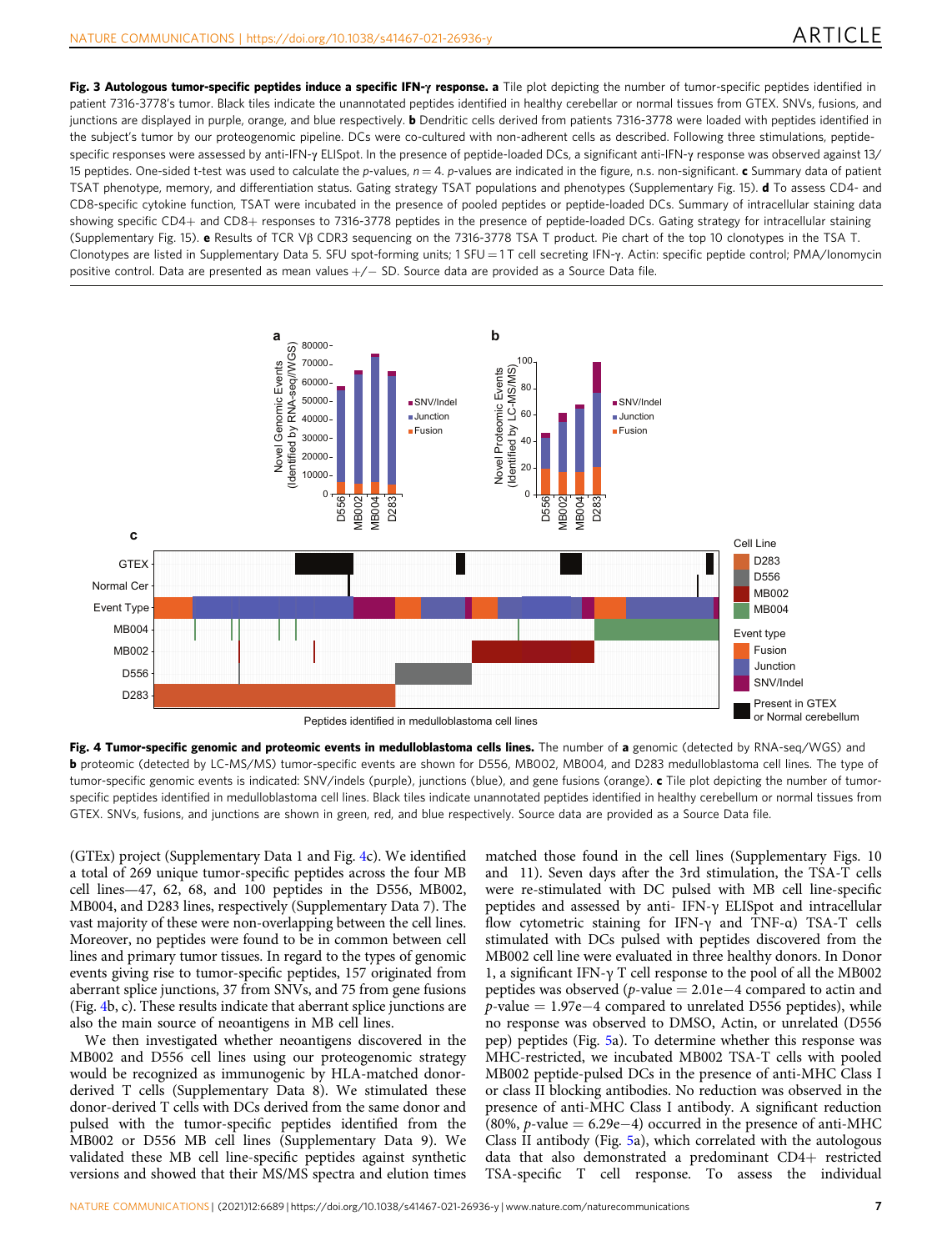<span id="page-7-0"></span>

Fig. 5 MB002 cell line-specific peptides induce peptide-specific, poly-functional Class II-mediated T cell IFN-y responses in vitro. Dendritic cells were loaded with MB002-specific peptides and co-cultured with non-adherent PBMCs. After three stimulations, peptide-specific T cell responses were analyzed by anti-IFN-γ ELISpot. a Summary data of IFN-γ response to pooled MB002 peptides in healthy donor 1. One-sided t-test was used to calculate the pvalues,  $n = 3$ . p-values are indicated in the figure. **b** Summary data showing IFN-γ response to individual MB002 peptides in healthy Donor 2 ( $n = 2$ ). c Summary data of MB002 and D556 TSATs populations and phenotypes (Error bars: mean + SD of five independent experiments). d Summary data showing CD4+ cytokine response to the pooled MB002 peptides and to the individual peptides 6 and 7 in the healthy donor 2. SFU: spot-forming units; 1 SFU = 1 T cell secreting IFN-γ; TSA T: Tumor-specific antigen T cell; a-MHC-I/II: anti-MHC Class I/II blocking antibodies; MB002 pep: pooled MB002 peptides; D556 pep: pooled D556 peptides; DMSO: dimethyl sulfoxide (peptide solvent; unstimulated control); actin: peptide specificity control; SEB: staphylococcus enterotoxin B (positive control). Gating strategy for intracellular staining (Supplementary Fig. 15). Gating strategy TSA T populations and phenotypes (Supplementary Fig. 16). Data are presented as mean values +/− SD. Source data are provided as a Source Data file.

contribution of each peptide to the T cell response, we plated MB002 TSA-T cells with DCs loaded with each individual TSA peptide. In Donor 2, a response to peptides 6 and 7 was observed, similar in size to the pooled peptides (Fig. 5b and Supplementary Fig. 12b). Lower frequency, but specific responses to peptides 6 and 7 were also observed in healthy Donor 3-derived TSA-T (Supplementary Fig. 12a).

We further mapped the MHC class II-restricted responses identified in TSA-T cells that had been generated from healthy Donor 1 using DC pulsed with MB002-derived peptides. TSA-T were stimulated with DCs pulsed with mini pools (3−4 peptides/ pool) in the presence of anti-MHC class I and class II blocking antibodies (Supplementary Fig. 12c, d). In the presence of MHC-II-blocking antibodies, the frequency of SFU was reduced by approximately 50% in peptide pools 7−10. A similar reduction of 50% was also observed in pools 4−6. In contrast, in the presence of MHC I-blocking antibodies the frequency of SFU in peptide pools 4−6 and 7−10 was not reduced. These data further confirmed that these peptides were recognized in the context of MHC class II mimicking the autologous result. Only the pools containing peptides 6 (pool 4−6) and 7 (pool 7−10) showed robust responses, which were reduced by anti-MHC class II, confirming that this class II-restricted epitope spanned peptides 6 and 7 corresponding to sequence KASELDYITYLSIFDQLFDIPK (Fig. 5A and Supplementary Fig. 12c, d).

To evaluate reproducibility beyond a single tumor cell line, TSA peptides identified from the D556 MB cell line were tested in the same way as MB002-derived TSA peptides in two healthy donors (Donors 4 and 5). IFN-γ release, indicating a positive T cell response, was likewise observed for 2 and 1 (out of 21) D556 peptides in healthy Donor 4 (Supplementary Fig. 13a) and healthy Donor 5 (Supplementary Fig. 13b) derived TSA-T products respectively. Together these results demonstrate that tumor-specific peptides identified in MB002 and D556 MB cell lines were able to prime and stimulate TSA-specific T cells in a partially HLA-matched allogeneic setting.

The phenotype of expanded TSA-T products stimulated with MB002 or D556 tumor cell line-derived peptides was evaluated by 11-colour flow cytometry. All populations comprised primarily CD3+ T cells (median: 91%; range: 77−95%) with variable compositions of CD8+ T cells (37%; 17−55%), CD4+ T cells (23.5%; 5−40%), NKT cells (37%; 18−64%), TCRγδ cells (8%; 0.3−31%), and NK cells (1.85%; 0.46−8.5%) (Fig. 5c). The differentiation and memory status were likewise variable across donors with T effector memory (TEM) populations with a range of CD8+ (2.5−91%) and CD4+ (8.9−67%) T cells. The NKT cell proportions reflect our experience with clinical trial products manufactured using the same methods to generate tumorassociated antigens  $(TAAs)^{34}$  $(TAAs)^{34}$  $(TAAs)^{34}$ . T central memory (TCM) cells, shown to be important for long-term persistence of adoptively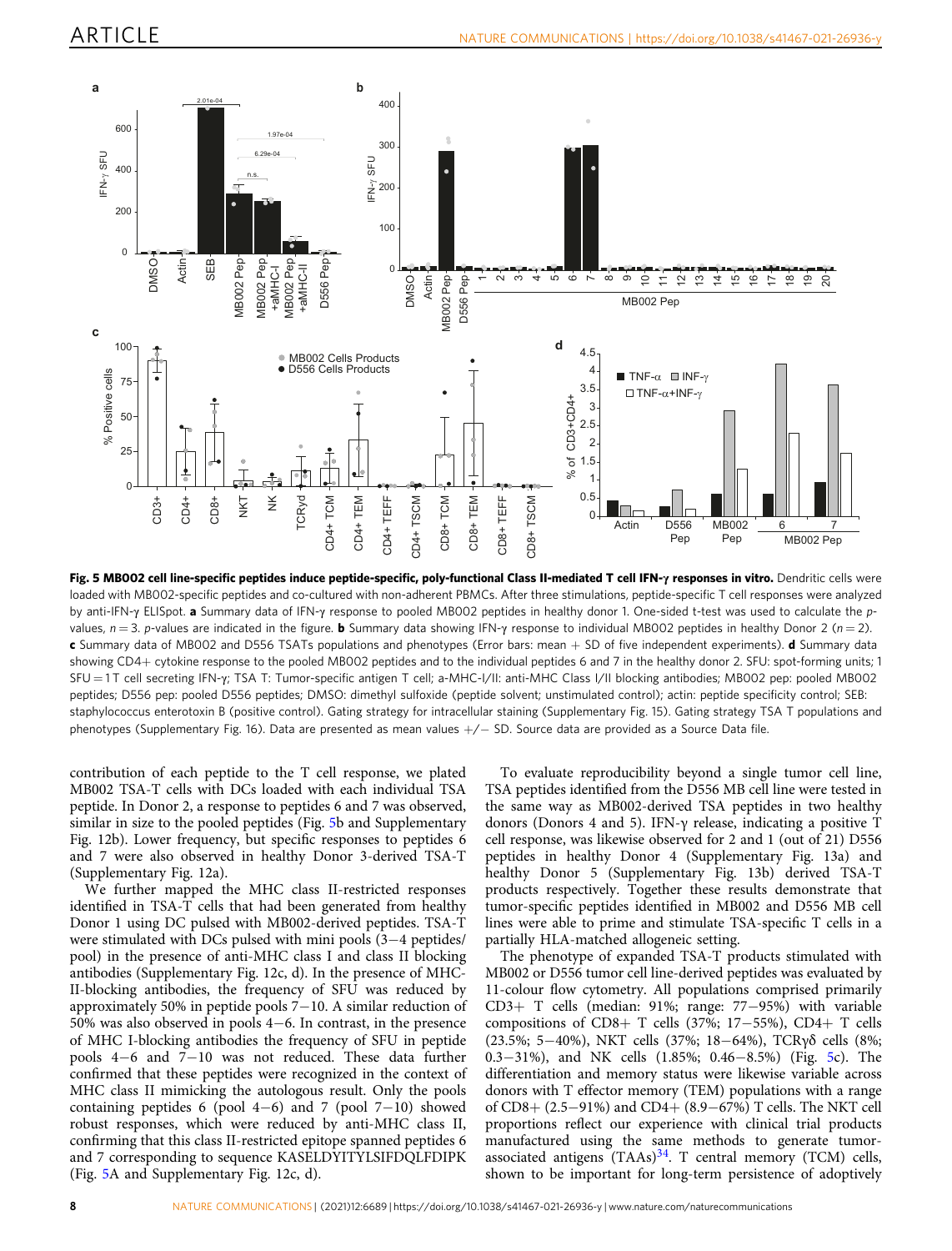

Fig. 6 MB002 TSA T cells specifically lyse partially HLA-matched tumor cells. To assess cytotoxic function, cryopreserved TSA T were thawed and rested overnight prior to plating with tumor targets. At the indicated time points, co-cultures were harvested and acquired as described in the "Methods". a Representative dot plots from one healthy donor showing proliferation of tumor targets in the absence of TSA T (top row), moderate reduction of tumor targets in the presence of non-specifically activated T cells (PHA blasts; middle row), and robust lysis of tumor targets in the presence of TSA T (bottom row). Lysis was determined based on the disappearance of targets from quadrant 1 (red border). **b** Summary data of (a). NST non-specific T cells (PHA blasts). One-way ANOVA p-values are shown. Values at each time point were normalized to 0 h (100%). One-sided ANOVA test was used to calculate the p-values,  $n = 3$ . p-values are indicated in the figure. Gating strategy for expanded TSA T tumor cell cytotoxicity assays shown in Supplementary Fig. 18. Data are presented as mean values +/− SD. Source data are provided as a Source Data file.

transferred T cells in vivo $35$ , also varied greatly between donors (CD8+ range: 0.43−67%; CD4+ range: 1.9−26%). Minimal numbers (<1%) of T effector cells (TEFF) or stem cell memory T cells (TSCM) were detected (Fig. [5](#page-7-0)c).

To evaluate the polyfunctionality (TNF-α and IFN-γ-production) of TSA-T cells derived from Donor 2, we stimulated TSA-T with MB002 peptides and intracellularly labeled them with antibodies against IFN-γ and TNF- $\alpha$  (Fig. [5](#page-7-0)d and Supplementary Fig. 14a). In agreement with the ELISpot (Fig. [5a](#page-7-0)), Donor 2's CD4+ T cells produced IFN-γ &/or TNF-α in response to pooled MB002 peptides, and peptides 6 and 7 (7.1 and 6.3% respectively; Fig. [5](#page-7-0)d and Supplementary Fig. 14a). Thus, the intracellular cytokine data corroborated the HLA-blocking ELISpot results, supporting the evidence that the epitope spanning peptides 6 and 7 (sequence KASELDYITYLSIFDQLFDIPK) is class II-restricted.

Similarly, following stimulation with D556 cell line-specific peptides,  $CD4+T$  (but not  $CD8+$ ) cells derived from healthy donor 4 secreted IFN-γ and TNF-α in response to peptides 6 (2.95%) and 20 (4%) (Supplementary Fig. 14b, c). In summary, multiple CD4-mediated responses were observed in healthy donor-derived TSA-T cell products primed and expanded with DCs pulsed with peptides from MB002 and D556 cell lines. Moreover, these data confirm that we have established a robust approach to generate polyclonal and polyfunctional TSA-T cells products recognizing tumor-specific peptides identified using our proteogenomic strategy.

TSA-T cell products are cytolytic against tumor targets in vitro. The cytolytic function of healthy donor-derived TSA-T was evaluated against the MB002 cell line (Fig. 6 and Supplementary Fig. 17). The TSAT product used in this assay was derived from Donor 1 which matched the MB002 cell line at 4 HLA alleles (Supplementary Data 8). Despite low expression of MHC Class I and Class II on MB002 cells (Supplementary Fig. 19), TSA-T induced significant lysis of MB002 cells, with only 15% of MB002 cells remaining after 94 h co-culture compared with non-specifically activated T cells (NST; PHA blasts) (80%,  $p$ -value = 0.0006) and untreated MB002 cells (287%, p-value  $= 0.0002$ ) (Fig. 6a, b). To demonstrate the reproducibility of this approach, the assay was

repeated in a subsequent experiment using a TSA-T product derived from a different donor (Donor 2), which also matched at 4 HLA alleles, including HLA-C, DRB1, and DRB5 (Supplementary Data 8). After 96 h of co-culture with TSA-T, MB002 cells were reduced to 7% of the original population, compared to 57% in the wells cultured with non-specific T cells (NST) derived from the same donor (Supplementary Fig. 17a, b). Thus, in two independent experiments, evaluating TSA-T products derived from two different donors, the specific cytotoxic capacity of the peptide-primed TSA-T was observed, which outperformed that of a non-specific, potentially allogeneic response induced by NST.

### **Discussion**

Current chemoradiotherapy treatments for malignant pediatric brain tumors suffer from insufficient efficacy coupled with significant lifelong sequelae for survivors $36$ . Both constitute failures for which innovative solutions need to be envisioned. T cell-based therapies represent a class of interventions with attributes suited to the treatment of brain tumors. T cells efficiently penetrate the blood-brain barrier, one of the main challenges for drug development $37-39$  $37-39$ . They can home to areas of disease to eliminate small amounts of residual tumor. And unlike conventional therapies, T cells possess an exquisite ability to distinguish tumors from normal cells, thus eliminating a primary source of toxicity<sup>[3](#page-13-0),[40](#page-13-0)</sup>. However, T cell therapies also have several challenges to be overcome before they can become a standard of care. Solid tumors create an immunosuppressive microenvironment characterized by exhaustion-inducing checkpoint molecules, antiinflammatory cytokines, and inhibitors of  $T$  cell migration<sup>8</sup>. In addition, the tumor cells themselves can downregulate MHC expression to limit antigen presentation, as well as downregulate the expression of antigens in order to escape immunosurveillance. Combinatorial immunotherapy approaches will be required to overcome these obstacles.

In considering immunoadjuvant therapies designed to magnify T cell responses, it is important to think about why these systems evolved in the first place. An activated immune system is a dualedged sword with a fine balance to be maintained: too little and the host is unprotected from infection or invasion, while too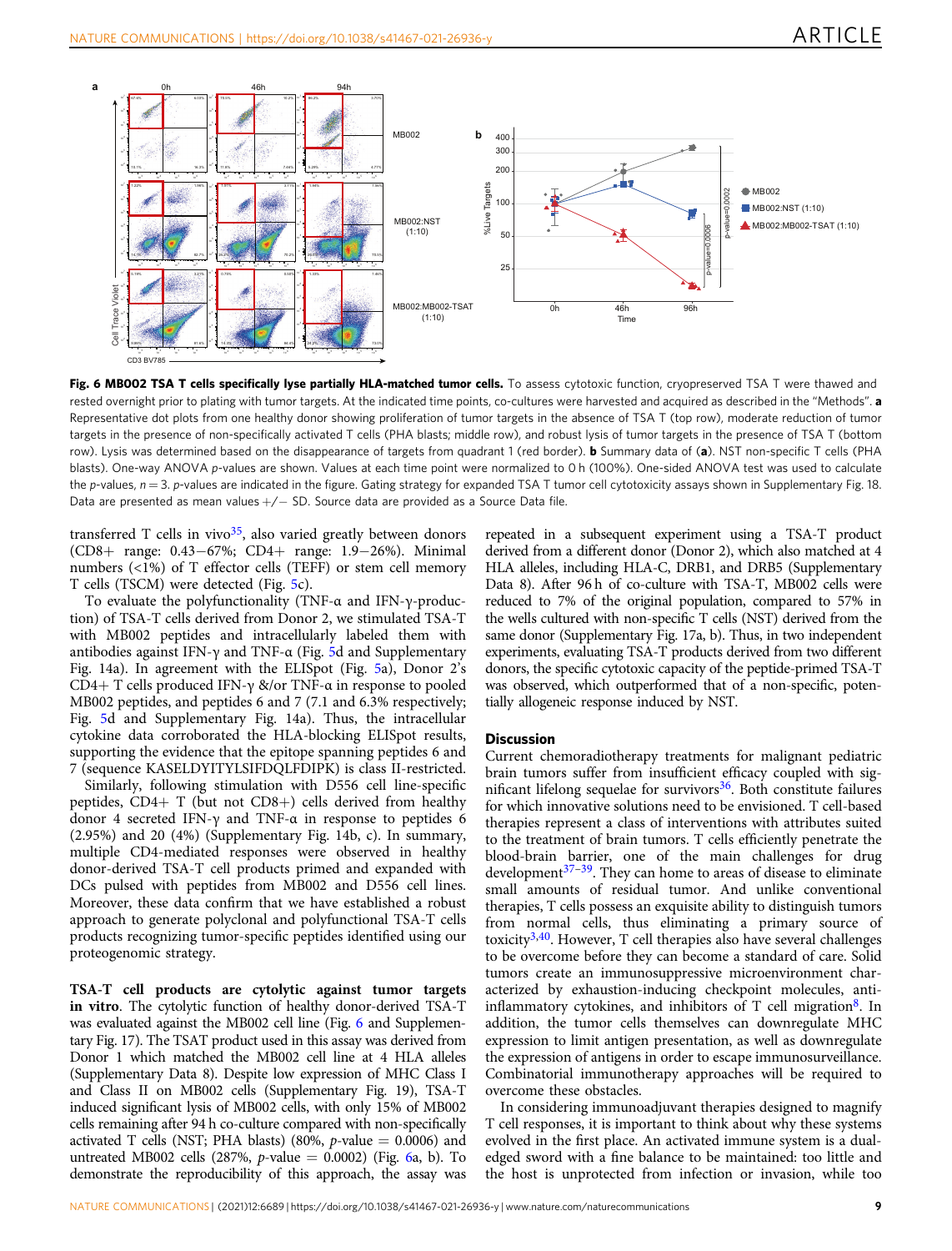much activity results in life-threatening inflammation. Further, inappropriate non-specific activity causes autoimmune disease. Immunoadjuvants are relatively blunt tools and thus their application does not represent an increase of the therapeutic index but rather an amplification of the cellular response, for both good and ill. Therefore, the burden of specificity lies with the T cell backbone to which these magnifiers will be applied.

Particular attributes of T cell therapies will be required to increase efficacy while decreasing off-target effects. Indeed, improved efficacy itself is a safety feature in that the more effective the T cell employed, the fewer non-specific immunoadjuvant interventions will be required. First, multi-antigen targeting will be critical to target all subclones in a heterogeneous tumor, while also making it more difficult for the tumor cell to down-regulate the targeted antigens<sup>7</sup>. Epitope spreading will be an important feature of a successful  $\overline{T}$  cell response<sup>[41](#page-13-0),[42](#page-13-0)</sup>, but the likelihood of it taking place will depend on the magnitude of the initial immuno-activation and tumor cell lysis. Second, targeting antigens that are completely specific to the tumor and expressed nowhere else in the body both increases safety and avoids the need to overcome the central immune tolerance that protects most endogenous proteins $43$ . Third, autologous T cell products can react to antigens presented by all resident HLA alleles, due to the complete HLA match between tumor and T cells from the same host, thus eliminating disparities of access inherent in off-the-shelf HLA-restricted products such as peptide vaccines. In addition, T cells expanded from an autologous source likely include cells that have been exposed to the tumor's antigens, although ineffectively, and thus the manufacturing process can benefit from a memory response to those antigens. In our data, the TSA peptides identified in primary tumor cells elicited more robust and ubiquitous immunogenicity by ELISpot than those identified in the cell lines. The explanation for this could include the complete HLA matching and presence of memory T cell responses in the autologous as opposed to the allogenic settings. Fourth, we show that the majority of tumor-specific neoantigens are private to an individual tumor, necessitating a personalized process for neoantigen identification and T cell production. This personalization could also potentially enhance the specificity of the T cell product.

The proteogenomic neoantigen identification workflow presented here represents a refinement over previously published approaches with an intent to mitigate some of the challenges inherent in T cell therapy for pediatric brain tumors. The most mature approaches combine elements of affinity capture of MHC complexes from tumor cells with subsequent LC-MS/MS of bound peptides and searching peptide spectra against custom peptide databases containing aberrant events (usually mutations) present in tumor genomic sequencing<sup>44</sup>. Affinity capture of MHC complexes from tumor cells requires a significant amount of tissue, far more than is available from a typical pediatric brain tumor resection. In contrast, our approach requires a very low input of tumor tissue, around 10 mg. Further, the limited efficiency of immunoprecipitation results in very few identified peptides, which hampers the ability to target the multiple antigens necessary to deal with tumor heterogeneity and antigen escape. Our approach yields an average of 9 peptides per clinical tumor sample and those peptides originating from non-coding sequences can be used to predict multiple other tumor-specific peptides. Our workflow identifies longer tumor-specific peptide substrates and relies on the native peptide processing machinery of autologous dendritic cells to present the optimal epitope for T cell selection and expansion; longer peptides preserve the potential for MHCII presentation and CD4+ T cell activation. We make use of custom databases for peptide searches but unlike most preceding efforts, our pipeline incorporates aberrant splice junctions, SNVs,

and fusion events rather than just the more typical coding mutations. This is necessary because pediatric brain tumors, and pediatric cancers in general, have among the lowest mutation rates of all cancers<sup>15</sup>. Aberrant splice junctions have been predicted to be a source of neoantigens, but this is the first demonstration of their dominance in primary tumor samples<sup>26</sup>. These aberrant splice junctions occur in six different types (see "Methods") with the most common source of tumor-specific peptides being junctions joining 2 non-exon regions (40%). Because some proteomic studies have reported the detection of peptides from non-coding RNAs and their potential use as neoantigens[45](#page-13-0),[46](#page-13-0), we investigated to determine if junctions involving non-coding RNAs could explain a portion of our tumor-specific peptides. We found that approximately 20% of junctions involving non-exon regions originate from non-coding RNA transcripts found in the Noncodev6 database $47$ , linking our findings to previous work.

Our workflow does have limitations. Firstly, MS identification of tumor-specific peptides demonstrates their presence in the cell but does not verify their surface presentation. Second, we have attempted to augment the activation of  $CD4+T$  cells but the proportion of CD4+ and CD8+ T cells activated by TSAs needs to be further investigated in a larger cohort, preferably in the context of a GMP supported the clinical trial. Third, TSA peptides arising from unstable translation may be quite short and lack a necessary lysine residue to allow for LysC digestion and subsequent identification in proteomic searches. In addition, if LysC digestion results in products less than 6-mer, these will be excluded by our MS filtration steps. This is not a limitation of ligandomics where digestion is not performed. However, digestion-free searches have a higher degree of false discoveries. Fourth, our workflow incorporates multiple filtration steps in order to screen out normal unannotated peptides, though it cannot be claimed that this process will detect all such peptides. We believe this to be a minor limitation in the context of antigenspecific T cells insofar as tumor-associated antigens (TAAs) have been targeted using this platform without appreciable toxicity<sup>34</sup>. TAAs are expressed in limited tissues or at low levels somatically and thus targeting them would be expected to be analogous to targeting an unannotated normal protein. In addition, central tolerance would be expected to cull any high-affinity T cell receptors for such normal proteins. Despite these limitations, the pipeline presented creates an alternative and/or complimentary approach to ligandomics.

Our data demonstrate specific CD4+-restricted responses on ELISPOT. The well-characterized anti-tumor role of CD8+ T cells has long been prioritized for immunotherapy; however, the advantages of transferred cytolytic CD4+ T cells to immune activation are receiving more attention $48-50$ . Most commercial peptide mixes for neoantigen adoptive cellular therapy contain 9-mer peptides and are thus optimized for MHC I-presented CD8+ epitopes. The partial enzymatic digestion strategy in our mass spec workflow is designed to identify long peptides which, when processed by autologous dendritic cells into immunogenic epitopes, should increase the selection and expansion of CD4+c ells. Several publications have shown that DCs can efficiently intake, process, and present long synthetic peptides<sup>[51](#page-13-0)-54</sup>. Our results indicate the ability to engage CD4+ T cells, particularly for the TSA T cells targeting MB cell line-derived TSAs, which appear to elicit a preponderance of CD4+-restricted responses. Indeed, the TSA peptides that showed the strongest activation by ELISpot acted through MHC II.

The uniqueness of the majority of the tumor-specific tumor peptides we identified indicates that the genomic events that generate these peptides are unlikely be tumorigenic. We cannot disregard the possibility that some of these peptides may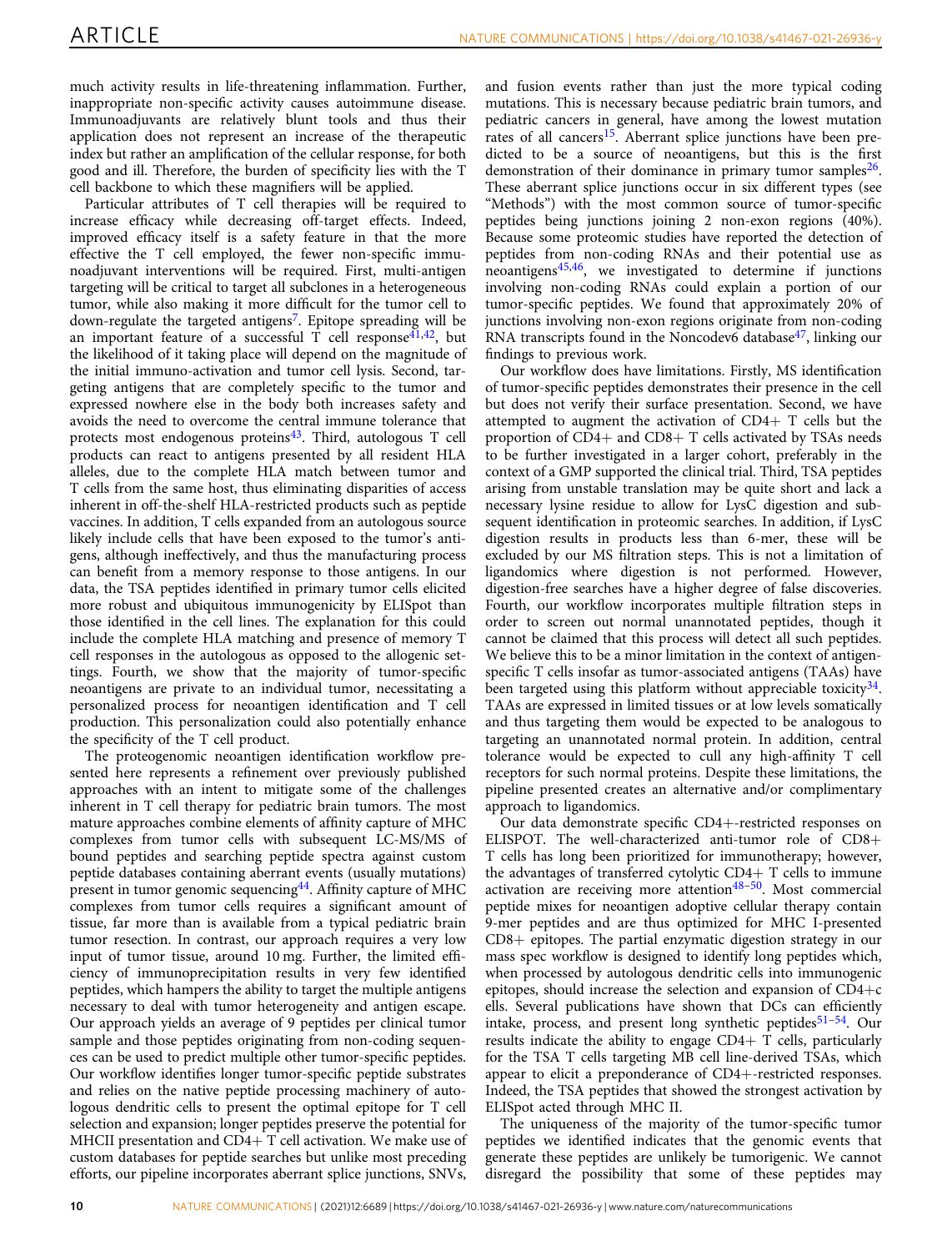contribute to tumor formation as very few high-frequency driver events have been identified in medulloblastoma tumors despite intensive genomic study<sup>55,56</sup>. Commonly held driver events in medulloblastoma occur at a relatively low frequency compared with other cancers, particularly adult cancers. The DDX31 finding discussed above may be one such event given the multiple ways in which it can be perturbed—mutation, deletion, and now aberrant splicing $30$ . Furthermore, the fact that aberrant splice junctions originate the majority of the tumor-specific peptides identified points to the possibility that deregulation of splicing is playing a significant role in this tumor type as has been described. For example, recurrent mutations in U1 spliceosomal small nuclear RNAs have been associated with SHH medulloblastoma and correlated with changes in splicing<sup>57</sup>. It is therefore plausible to postulate that these unique peptides result from a tumor-specific characteristic, such as aberrant splicing machinery, without the specific events themselves playing a role in tumorigenesis (i.e. passenger events).

In summary, our workflow identifies a robust number of neoantigens sourced from multiple types of tumor-specific genomic and transcriptomic events using very low tissue input and employing native immuno-proteasome processing and presentation machinery to select and expand an autologous personalized T cell therapy. Such a specific, targeted T cell product could make an ideal backbone for the addition of potentiating immunoadjuvants in patients with high-risk cancers such as relapsed/refractory medulloblastoma.

### Methods

Cell lines and antibodies. MB002 and MB004 were gifts from Y.J. Cho (Oregon Health and Science University, Portland, OR, United States). D556<sup>[58](#page-14-0)</sup> was a gift from D. Bigner (Duke School of Medicine). D556 and D283 (D. Bigner, ATCC) cell lines were maintained in Eagle's Minimum Essential Medium supplemented with 10% fetal bovine serum and 100 U/mL penicillin and streptomycin (ThermoFisher Scientific). MB002 and MB004 cells were maintained in culture medium with 1:1 DMEM/F12 (Dulbecco's Modified Eagle Medium: Nutrient Mixture F-12) and Neurobasal™-A Medium supplemented with non-essential amino acids, Sodium Pyruvate, HEPES, GlutaMax, B27, EGF, FGF, Heparin, LIF, 10% fetal bovine serum (ATCC), and 100 U/mL penicillin and streptomycin (All from ThermoFisher Scientific). All cell lines were maintained at  $37^{\circ}$ C with 5% CO<sub>2</sub> in a 95% humidified atmosphere. All established cell lines were verified with STR analysis (GRCF, Johns Hopkins). Antibodies used in this study are listed in Supplementary Data 10.

Clinical samples. Medulloblastoma clinical tumor samples are part of the Children's Brain Tumor Network (formerly CBTTC) study cohort CBTTC\_0015a. Additional samples were sourced from the Children's National tumor bank. Informed consent of all patients was obtained under a Children's National Medical Center Institutional Review Board and Children's Brain Tumor Network approved protocol. The subjects (or their parents) whose tumor material was deposited in the tissue banks were consented by the Children's National Medical Center Institutional Review Board and/or the Children's Brain Tumor Network approved protocols. Additional information about clinical samples can be found in Supplementary Data 1. For PBMCs, informed consent for the patient 7316-3778 was obtained under a Children's National Medical Center Institutional Review Board. For the cell line work, the PBMCs (including DCs and T cells) were obtained commercially (Stemcell Technologies, Vancouver, Canada).

DNA/RNA extraction, library preparation, and sequencing. RNA-seq and WES data from tumor samples were provided by CBTN and it is available upon request through the public project "Pediatric Brain Tumor Atlas: CBTTC" on the Kids First Data Resource Portal [\[https://kids](https://kidsfirstdrc.org/)firstdrc.org/] and Cavatica [\[https://cbtn.org/](https://cbtn.org/)]. The data is available under restricted access. Access can be obtained by submitting the CBTN Data Access form found in the Kids First Data Resource Portal [\[https://](https://kidsfirstdrc.org/) kidsfi[rstdrc.org/](https://kidsfirstdrc.org/)] or CBTN web [<https://cbtn.org/>]. For the RNA sequencing of the D556, D283, MB002, and MB004 cell lines, total RNA was extracted from cells using the RNAeasy Mini Kit (Qiagen) according to the manufacturer's protocol. Strand-specific poly-A selected RNA libraries were sequenced on Illumina HiSeq platform with  $2 \times 150$  bp read length to an average of 200 M reads per sample by GENEWIZ.

Bioinformatics analysis of WGS data. Somatic variant calling was done following the GATK-Mutect2 best practices<sup>[23,](#page-13-0)59,60</sup>. Briefly, Raw read sequences were mapped to the GRCh38 reference human genome with bwa<sup>[61](#page-14-0)</sup>, and duplicates were marked

with PicardTools (v2.18.1). Indel realignment and base recalibration was done with GATKv3.8. Recalibrated reads were used for variant calls using Mutectv2 following default settings and a panel of normal (PON) including the MB germline WGS cohort (Supplementary Data 1). For tumors with no available germline WGS, the Mutectv2 tumor-only mode was used. Only variants on coding sequences were called.

Bioinformatic analysis of RNA-seq data. RNA-seq raw reads were mapped to the human reference genome GRCh38 using STAR  $(v.2.5.1)$ <sup>[62](#page-14-0)</sup> with 2-pass alignment mode to get better alignment around aberrant splice junctions and Ensembl release 84 annotations (Homo\_sapiens.GRCh38.84.gtf). In the case of D556, D283, MB002, and MB004 cell lines, RNA-seq reads were used for variant calls following the GATK best practices for RNA-seq. Briefly, RNA-seq were aligned to the genome using the 2-pass alignment mode of STAR (v.2.5.1). Next, duplicated reads were marked with MarkDuplicates tool (PicardTools). Then, we used the SplitN-<br>CigarReads and IndelRealigner tools from GATKv3.8<sup>[23](#page-13-0),[59](#page-14-0),[60](#page-14-0)</sup> to split RNA-seq reads and realign reads around indels. Finally, variants were called using HaplotypeCaller tool (GATKv3.8) and filtered using the VariantFiltration tool (GATK v3.8) with the -window 35 and -cluster 3 options, and Fisher Strand values (FS > 30.0) and Qual by Depth values (QD < 2.0).

Gene fusion calling. Gene fusions were called using the following software: Defuse<sup>22</sup>, ericscript<sup>21</sup>, and STAR-Fusion<sup>[20](#page-13-0)</sup>. Default settings were used in all cases.

Database generation. Tumor-specific databases using single nucleotide variations and small insertions/deletions (SNVs), fusions, and tumor-specific isoform variants were generated for each tumor and cell line. Creation of Variant Peptide Database: We used the R package CustomProDB<sup>[63](#page-14-0)</sup> to generate variant peptides resulting from DNA SNVs. Coding Mutect2 calls that passed all the filters were incorporated into the genomic sequences and translated to proteins using the Ensembl release 84 transcript annotations. Creation of Aberrant Splice Junction Peptide database: To generate protein databases from aberrant splice junctions, we used the R package CustomProDB[63](#page-14-0). This package uses as input a bed12 file with each junction found in the RNA-seq alignment bam file. The junction BED files were derived from RNA-seq alignments using the "junctions extract" function of regtools<sup>64</sup>. This bed12 file contains the chromosome number, the start, and end position of the junction, and the block size of each exon; block sizes are calculated based in the longest read spliced, the standard format for a bed12 file. Then, CustomProDB removes any junction that is annotated in the reference annotation transcript file (ENSEMBL release 84 transcript annotation gtf file) and classifies the junctions into six types of aberrant splice junction: (1) junctions that connect two known exons, with two subtypes: (a) alternative splicing junction where the exons belong to the same gene or (b) fusion, where the exons belong to different genes, (2) junctions that connect a known exon and a region that overlaps with a known exon, (3) junctions that connect a known exon and a non-exon region, (4) junctions that connect two regions overlapping known exons, (5) junction that connect a region overlapping a known exon and a non-exon region, and (6) junctions that connect two non-exon regions. The non-exon regions could be anywhere, e.g. in intronic regions of the same gene, intronic regions of different genes, or intergenic regions. Finally, each putative junctionis translated in 3frames using the block size information in the bed file. As an expression cut-off, we required at least 5 reads spanning splice junctions; junctions with less than 5 reads were not included in the database. Creation of Fusion Peptide database. Fusion breakpoint coordinates were extracted from the fusion callers and the resulting fused DNA sequences were translated in 6-frames. Stop to stop protein-coding regions with more than 6 consecutive amino acids were included in the database. Finally, tumor-specific SNVs, junctions, and fusion peptides were merged together with human UniProt proteome (UP000005640). The databases generated contain an average of 259,048 entries, 100,179 of them corresponding to the human UniProt proteome database. The average ORF of the databases is 175.8 amino acids (including human UniProt proteome), the average ORF of each of the event types were 21.9, 47.7, and 959 amino acids for fusions, junctions, and SNV, respectively. Detailed information for each tumor database can be found in Supplementary Data 2.

LC-MS analysis of peptides. Protein lysates from cellular tumors such as medulloblastoma yield about 10% protein by tissue weight. Importantly when dealing small pediatric tumor samples, the protein input for the proteomic portion of this pipeline is only 100 mcg, or 1 mg of tissue. As it is also necessary to isolate nucleic acids for RNA/DNA sequencing, 10−15 mg of tissue, roughly the size acquired from a single pass of a stereotactic biopsy needle, is sufficient. The tumor cells were lysed in RIPA buffer (Pierce) by homogenization followed by sonication. The lysate was centrifuged at  $20,000 \times g$  for 30 min at 4 °C, and the cleared supernatant collected. The protein concentration was determined by BCA assay (Pierce) and 100 μg of total protein lysate was processed for each sample. The proteins were extracted with methanol:chloroform, air-dried and dissolved in 8M urea followed by dilution to 2M concentration, and digested with sequencing grade LysC enzyme (Thermo Scientific) for 4 h at 37 °C or Trypsin overnight at 37 °C. The resulting peptides were desalted and fractionated into eight fractions using the high-pH fractionation kit (Pierce). The peptide mixtures from each fraction were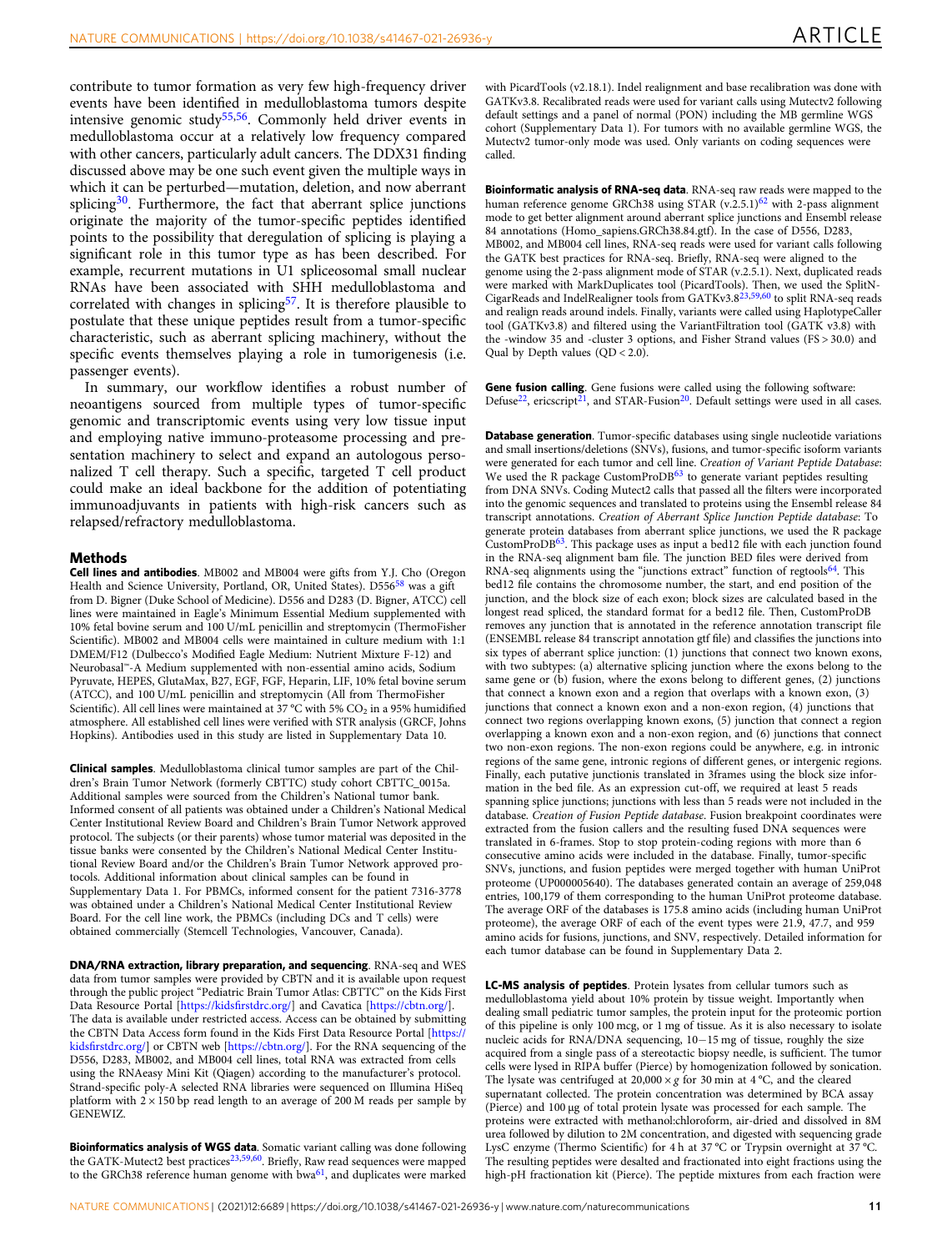sequentially analyzed by LC-MS/MS using the nano-LC system (Easy nLC1000) connected to a Q Exactive HF mass spectrometer (Thermo Scientific). The platform is configured with a nano-electrospray ion source (Easy-Spray, Thermo Scientific), Acclaim PepMap 100 C18 nanoViper trap column (3 μm particle size, 75 μm ID  $\times$  20 mm length), and EASY-Spray C18 analytical column (2 μm particle size, 75  $\mu$ m ID  $\times$  500 mm length). The peptides were eluted at a flow rate of 300 nL/min using linear gradients of 7−25% Acetonitrile (in aqueous phase and 0.1% Formic Acid) for 80 min, followed by 45% Acetonitrile for 25 min, and static flow at 90% Acetonitrile for 15 min. The newly generated mass spectrometry proteomics data have been deposited to the ProteomeXchange Consortium via the PRIDE65 partner repository with the dataset identifier [PXD029082](https://www.ebi.ac.uk/pride/archive/projects/PXD029082)

Mass spectrometry data analysis. The LC-MS/MS data were collected in datadependent mode switching between one full scan MS mode (m/z 380-1400, resolution 60 K, AGC 3e6, max ion time 20 ms), and 10 MS/MS scans (resolution 15 K, AGC 1e5, max ion time 120 ms, nCE 27) of the top 10 target ions. The ions were sequenced once and then dynamically excluded from the list for 30 s. The MS raw data sets were analyzed using Thermo Proteome Discoverer Software (version 2.3). The spectrum files were recalibrated using Trypsin or LysC digested indexed Human UniProt database, and peptide spectrums were searched against a tumorspecific custom database using the Sequest HT algorithm at precursor mass tolerance of 10 ppm, and fragment mass tolerance of 0.02 Da. Methionine oxidation and N-terminus acetylation were specified as dynamic modifications. For each tumor, a fully- and a partially-digested search was performed. Peptides and proteins were filtered using a Percolator at a target FDR of 0.01 and a Xcorr > 1.

Peptide filtering. A highly stringent filtering strategy was developed in order to filter out previously annotated and unannotated but normal peptides (Fig. S1). This strategy was divided into two steps. (i) To identify previously annotated peptides, we used the BLASTP tool<sup>[25](#page-13-0)</sup> to remove tumor-specific peptides that matched any of the following protein databases: UniProtKB/Swiss-Prot including isoforms, NCBI human non-redundant sequences (including all non-redundant GenBank CDS translations, PDB, SwissProt, PIR, and PRF excluding environmental samples from WGS projects) and neXtProt. (ii) To identify unannotated normal peptides, we used 2 different approaches, one based on proteomics and another based on genomics. First, we performed proteomic profiling of five healthy childhood cerebellum samples using the same methods as the tumor samples. These proteomic raw files were searched against the tumor-specific databases and each nonannotated peptide identified both in the normal cerebellum and in the tumor tissue was removed, leaving only peptides identified exclusively in the tumor tissue. Second, for each peptide identified from fusion or junction events, we evaluated if the fusion or junction events were also detected in a collection of related tissue RNA-seq files from the Genotype-Tissue Expression (GTEx) Project (Supplementary Data 1). For fusion events, the exact breakpoint genomic coordinates in each arm were compared. For example, if we detected a peptide arising from a fusion event with the breakpoint coordinates chr1:15,908,861 and chr5:38,702,49, and if the same breakpoints were detected in any of the GTEx normal tissues analyzed, this peptide was removed. Similarly, for junctions, exact genomic coordinates were compared. For example, a peptide arising from a junction with coordinates chr9:132618441-132642004 would be removed if the same junction is detected in any of the GTEx tissues used. The GTEx data used for the analyses described in this manuscript were obtained from dbGaP accession number phs000424.v2.p1.

Peptide hydrophobicity index prediction. Peptide sequence specific hydrophobicity index (HI) was calculated with the SSRCalc  $vQ$  tool<sup>[27](#page-13-0)</sup>. The parameters were set to 100 Å C18 column, 0.1% Formic Acid separation system and only unmodified peptides were included. Observed retention times were collected from Proteome Discoverer PSM files. If a peptide was detected multiple times (multiple psm) the average retention time was used. Retention times were plotted against the predicted HI and fitted to a linear model using the R function "lm". R squared and p-value was calculated using the same "lm" function.

Retention time prediction. Retention times were predicted using the deep learning algorithm AutoRT<sup>[28](#page-13-0)</sup>. A training model (MB model) was created with all non-modified peptides detected in the cohort using AutoRT default settings. For peptides identified multiple times, an average retention time (RT) was calculated. RT was predicted for 4000 random normal UniProt matched peptides and for all tumor-specific peptides identified in the 46 MB tissues. Alternatively, the model used as an example in the AutoRT publication (model PXD006109, using peptides data from the PXD006109 dataset<sup>29</sup>) was used to calculate RT for a subset of normal peptides matched to UniProt or for all tumor-specific peptides in the 46 MB tumors. Experimental retention times were plotted against the predicted retention times and fitted to a linear model using the R function "lm". R squared and  $p$ -value was calculated using the same "lm" function.

Synthetic peptides. Peptides for spectra validation and T cell stimulation were synthesized by GenScript with >98% purity and TFA removal.

A common approach to the manufacture of antigen-specific T cells is to identify open reading frames (ORFs), either non-annotated or annotated, and then generate iterative overlapping peptides attempting to find antigenic peptide sequences that will bind to the MHC complex in the context of a particular patient's HLA type. This is advantageous where the same peptide mixture can be used off-the-shelf to manufacture a T cell product for every patient irrespective of their HLA type<sup>3</sup> However, in order to target a personalized unique antigen set with complete HLA specificity, our approach is to instead identify longer peptides and rely upon autologous antigen-presenting cells to process them into the proper length and sequence to bind MHC I and II molecules in the proper HLA context. Such protocols using DCs pulsed with overlapping peptide pools (15mers overlapping by 11 amino acids) have been used for the manufacture of tumor-associated antigen (TAA) specific T cells that have been used clinically to treat patients with solid tumors. Long synthetic peptides are rapidly and much more efficiently processed by DCs, resulting in an increased presentation to CD4<sup>+</sup> and CD8<sup>+</sup> T cells. Long synthetic peptides are detected very rapidly in an endolysosome-independent manner after internalization by DCs, followed by proteasome processing, transport, and Ag processing-dependent MHC class I and Class II presentation<sup>[51](#page-13-0)-[54](#page-14-0)</sup>.

Generation of antigen-presenting cells. Dendritic cells (DC) and peripheral blood mononuclear cells (PBMC) from partially HLA-matched healthy donors were derived from commercially available cryopreserved PBMCs (Stemcell Technologies, Vancouver, Canada) and patients 7316-3778. PBMCs were purified on day 0 by Ficoll density gradient centrifugation (SepMate, Stemcell Technologies, Vancouver, Canada) according to the manufacturer's protocol. Red blood cells were lysed in ACK buffer and PBMCs incubated at  $37^{\circ}$ C, 5% CO<sub>2</sub> (6 well plate, 4 mL DC medium, 10−15e6/well). After 2 h, the non-adherent fraction was removed by gentle flushing followed by two rinses with PBS to remove lymphocytes. The adherent fraction was cultured in DC medium (CellGenix<sup>®</sup> GMP DC Medium  $+ 1\%$  L-Glutamine (200 mM)  $+$  IL-4 (1000 U/mL; R&D) and GM-CSF (800 U/mL; R&D). The non-adherent cells (NAC) were cryopreserved in freezing medium (50% RPMI-1640, 40% FBS, 10% DMSO). Differentiating monocytes/DCs were fed on day 3 or day 4 by half medium removal and replacement with fresh DC medium + IL-4 and GM-CSF; cytokines at 2X concentration to account for the final volume. On day 7, immature DCs were harvested and incubated with cell line/ tumor-specific peptides that had been resuspended at 10 μg/ml in DC medium containing IL-4 and GM-CSF. DCs were resuspended in 100 μL of peptide solution in a 15 mL tube with a loose lid (37 °C, 5% CO2). After 4−6 h, 2.5 mL DC maturation medium was added (CellGenix® GMP DC Medium + L-Glut) + IL-4 + GM-CSF + IL-1β (10 ng/ml) + IL-6 (10 ng/ml) + TNF-α (10 ng/ml) + LPS (30 ng/mL) and DCs were transferred to a 24 well plate for 16−18 h (37 °C, 5%  $CO<sub>2</sub>$ ).

Generation of PHA blasts. For phytohemagglutinin (PHA) blast generation, PBMC or NAC were stimulated with 5 mg/mL of the mitogen PHA (Sigma-Aldrich) to promote blast formation (PHA blasts). PHA blasts were initially cultured in RPMI-1640 supplemented with 5% human serum (Valley Biomedical, Inc), 2 mmol/L Gluta-Max. Every 1−3 days, PHA blasts were split 1 in 2 and/or fed with a medium containing IL-2 (100 U/mL; R&D).

Induction of de novo T cell response in vitro. At a maximum of 16−18 h following maturation, peptide-loaded DCs were irradiated (25 Gy) and co-cultured with non-adherent cells at a ratio of 1:10 in 24-well plates (1e5 DC: 1e6 NAC). T cell medium for stimulation 1 comprised RPMI-1640 (60%) + Click's Medium  $(40%)$  + Human serum  $(10%)$  + GlutaMax  $(1%)$  + IL-6  $(100 \text{ ng/mL})$  + IL-7  $(10 \text{ ng/mL}) + IL-12 (10 \text{ ng/mL}) + IL-15 (5 \text{ ng/mL})$ . Cells were fed with complete RPMI-1640 (no cytokines) on day 3 and day 6 if required based on medium color and cell density. On day 6, a fresh batch of DCs was peptide-loaded, matured overnight, and used to restimulate the proliferating cells on day 7. Stimulation 2 medium contained IL-7 (10 ng/mL) and IL-2 (100 U/mL). Restimulation with DCs was repeated on day 14 with a medium containing IL-2 only. On day 21, expanded cells were harvested and used for ELISpot assays and flow cytometric analysis. Cells used for cytotoxicity assays were either plated fresh or following overnight rest after cryopreservation. Cells used for TCR sequencing were cryopreserved.

Anti-IFN-γ enzyme-linked immuno-spot (ELISpot) assay. Peptide recognition by expanded cells was assessed by anti-IFN-γ ELISpot. Multi-Screen HTS filter plate membranes (Millipore) were activated with 70% EtOH, washed with PBS, coated with IFN-γ capture antibody (10 mg/mL; Mabtech), and incubated overnight at 4 °C. The next day plates were washed with PBS and blocked with T cell medium for 1 h at 37 °C to control for non-specific protein binding. Expanded cells were washed, resuspended at 1e6 cells/mL in T cell medium, and 5e4−1e5 cells added to appropriate wells, in the presence or absence of peptide-loaded DCs as appropriate. Pooled or single peptides (100 μL; 0.2 mg/mL) were added to appropriate wells along with actin (100 μL; 0.2 mg/mL; irrelevant peptide control) and Staphylococcal enterotoxin B (SEB; positive control). Plates were incubated for 24 h at 37 °C. Plates were developed by washing 6 times in PBS/0.05%Tween 20 followed by incubation with biotinylated IFN-γ detection antibody (0.5 mg/mL; Mabtech; 2 h, 37 °C). This was followed by a further 6 washes in PBS/0.05%Tween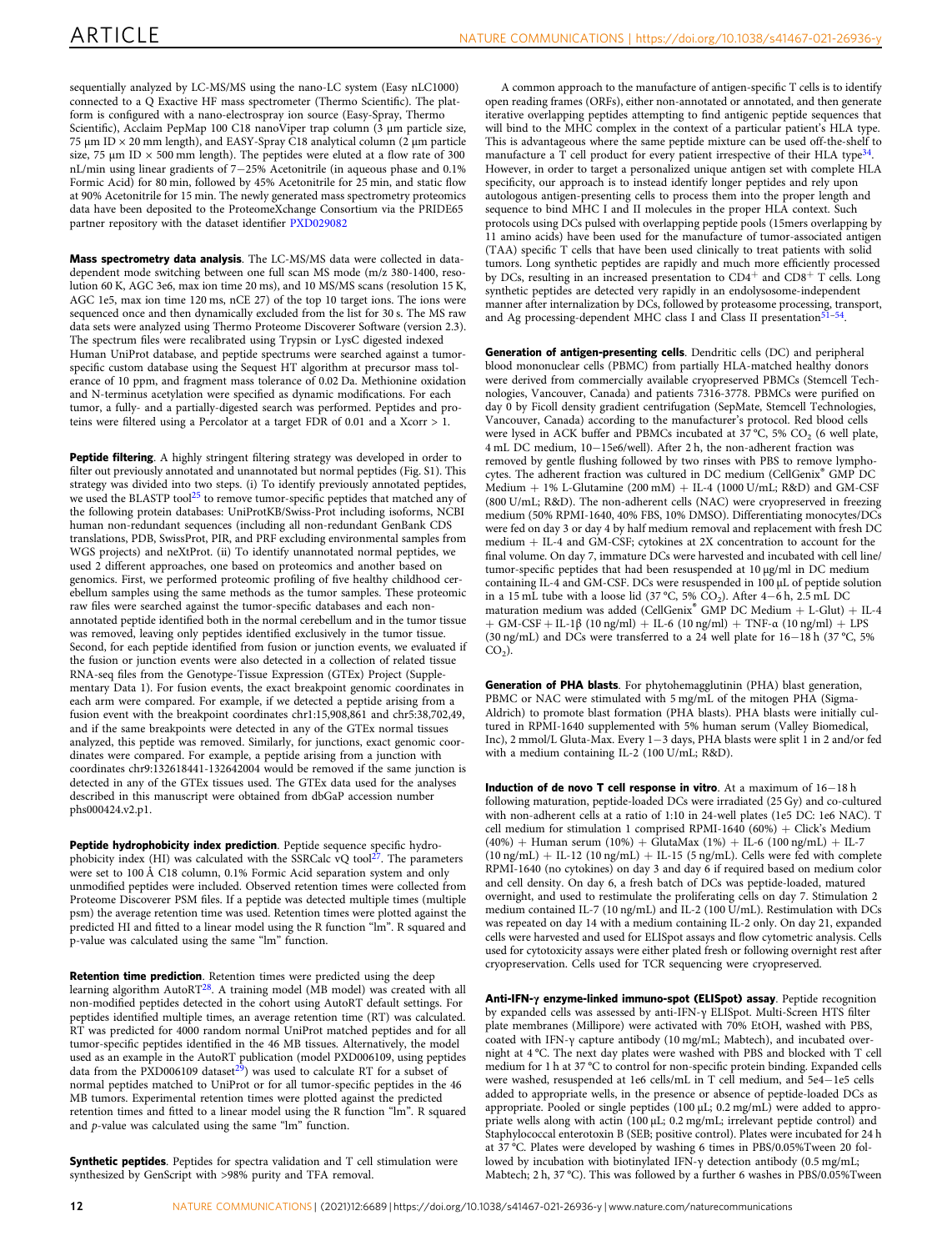20 and incubation with avidin DH-coupled biotinylated peroxidase H complex (Vectastain Elite ABC Kit; Vector Laboratories) for 1 h in the dark at room temperature (RT). Following three washes in PBST and three washes in PBS, spot formation was detected by incubation with 3-Amino-9-Ethylcarbazole (AEC) substrate for 4 min in the dark. Spot-forming units (SFU) were counted and evaluated by Zellnet Consulting using an automated plate reader system (Zeiss). Recognition of pooled neoantigen peptides and individual peptides was compared against no peptide and actin. In the absence of antigen-presenting cells (APC) a positive T cell response was defined as a minimum of 5 SFU and a fold increase of  $\geq$ 2.5 over actin. In the presence of APCs, due to increased background, a more stringent positive response was defined as a fold increase of ≥2 over actin or T cell +APC, whichever was higher.

HLA-blocking experiments. HLA-restriction of antigen recognition was tested in anti-IFN-γ ELISpot using autologous DCs loaded with the relevant peptide or without peptide (negative control) and blocking antibodies against HLA class I and II (both Dako). DCs were incubated with peptides overnight and the next day anti-HLA mABs were added to ELISpot plates for 1 h prior to the addition of expanded cells at a ratio of 1 DC to 50 expanded cells. ELISpot plates were incubated and developed as described above.

T cell phenotyping by flow cytometry. Freshly harvested expanded cells were washed with PBS, FcR blocked, and stained for viability (LIVE/DEAD™ Fixable Aqua Dead Cell Stain Kit, ThermoFisher Scientific, MA, USA). Cell surface molecules were labeled with optimally titrated mABs, then cells were fixed (Cytofix, BD Biosciences), permeabilized (Perm Wash, BD Biosciences) and labeled with mABs against intracellular targets according to the manufacturer's instructions. Cell populations were defined as follows: T central memory (TCM): CD3+ CD4/ 8+CD45RO+CCR7+CD62L+/−; T effector memory (TEM): CD3+CD4/ 8+CD45RO+CCR7−CD62L−; T effector (TEFF): CD3+CD4/8+CD45RO −CCR7−CD62L-; putative natural killer cell (NK): CD3− CD56+CD16+/−; putative natural killer T cell (NKT): CD3+CD56+; T stem cell memory (TSCM): CD3+CD4/8+CD45RO−CR7+CD62L+CD95+CD127+. The acquisition was performed on a Beckman Coulter CytoFlex S using CytExpert version 2.2.0.97 software. Analysis was performed using FlowJo v10.7.2.

The gating tree for detecting  $CD3+CD4+CD8+TCR\gamma\delta +$ , T<sub>REG</sub>s, NK and NKT cells in a single panel was as follows (Fig. S10A): 1. Time/FSH (events collected during stable Flow and excludes debris). 2. FSC/SSC (cell distribution light scatter based on size and intracellular composition, respectively) 3. FSCheight/FSC-area (pulse geometry allows exclusion of events that fall outside singlecell range) 4. Live/Dead Aqua/CD3+ (identifies T cells, putative NK cells, and live cells). 5. CD4-BV605/CD8-BV421 (identified CD4+CD8+CD4−CD8−). 6. Gamma delta T cells were classified as CD3+CD4−CD8−TCRγδ+CD56+/− 7. CD4+ cells were further interrogated by bivariate examination of CD25 and CD127 to identify putative  $T_{REGS}$ , classified as  $CD3+CD4+CD25+CD127$ dim. 8. Putative NKT cells were classified simply as CD3+CD56+ and CD8+ T cells were classified as CD3+CD8+CD56−. 9. Putative NK cells were classified as CD3−CD56+CD16+/−. The gating tree for detecting T central memory (TCM), T effector memory (TEM), T effector (TEFF) & T stem cell memory (TSCM) cells in a single panel was as follows (Fig. S10B): 1−5 identical to S10A. Antigenexperienced cells (CD4+/8+CD45RO+) were further assessed as TCM (CD62L +CCR+/− or TEM (CD62L-CCR7-. (Antigen-inexperienced cells (CD45RO−) were further interrogated for TEFF (CD62L−CCR7−) and TSCM (CD62L +CCR7+CD95+CD127+) status. Where > 10% of events fell on an axis biexponential scaling was used to visualize all cells on the plot.

Analysis of IFN- $\gamma$  and TNF- $\alpha$  release by flow cytometry. Freshly harvested expanded cells were incubated with pooled medulloblastoma cell line/tumor-specific peptides (2 ng/μL; 100 uL/well) and anti-CD28/CD49 (5 μL/well); (FastImmune, BD Biosciences, CA, USA). Unstimulated cells (anti-CD28/CD49 only), and actin-stimulated (anti-CD28/CD49 + actin 200 ng/well) cells served as negative and irrelevant antigen controls. After 2 h (37 °C, 5%  $CO<sub>2</sub>$ ), the protein transport inhibitor Brefeldin A (Golgi Plug, BD Biosciences, CA, USA) was added to inhibit cytokine release from the cells. Cells were incubated for a further 4 h, then washed with PBS, FcR blocked and stained for viability (LIVE/DEAD™ Fixable Aqua Dead Cell Stain Kit, ThermoFisher Scientific, MA, USA). Cell surface molecules were labeled with optimally titrated mABs, fixed (Cytofix, BD Biosciences), permeabilized (Perm Wash, BD Biosciences), and labeled with mABs against intracellular targets according to the manufacturer's instructions. The acquisition was performed on a Beckman Coulter CytoFlex S using CytExpert version 2.2.0.97 software. Analysis was performed using FlowJo v10.7.2.

Cytotoxicity assay. Cryopreserved, expanded cells were quickly thawed in a 37 °C water bath, immediately transferred to 10 ml 37 °C RPMI-1640 medium, and centrifuged (RT,  $400 \times g$ , 5 min) to remove DMSO from the cell suspension. The cell pellet was resuspended in T cell medium and counted using a Luna dual fluorescence automated cell counter (Logos Biosystems). Cells were rested overnight in T cell medium + IL-2 (100 U/mL) at 37 °C + 5% CO<sub>2</sub>. Target medulloblastoma tumor cells were switched to T cell medium (no IL-2) for 96 h prior to

commencement of co-culture with T cells to allow tumor cells to acclimatise to T cell medium. This reduced spontaneous tumor cell death at the 24 h time that resulted from the change of the medium. PHA blasts were used fresh following the 7-day generation.

On the day of co-culture initiation target tumor cells and were stained with Cell Trace Violet (ThermoFisher Scientific) cell labeling dye as follows. Working in a hood with the light off, a 5 mM stock solution of CellTrace™ was prepared immediately prior to use according to the manufacturer's instructions. Target cells were resuspended at 1e6 cells/mL in PBS (no FBS). CellTrace™ solution was added (1 µL/mL) for a final working solution of 5 µM. Cells were briefly vortexed to ensure even staining and incubated for 20 min at 37 °C, protected from light. Following incubation, culture medium (5 X the staining volume) containing at least 1% human serum was added and cells incubated for 5 min to remove any free dye remaining in the solution. Cells were pelleted by centrifugation, resuspended at 1e6 cells/mL in fresh pre-warmed medium, and incubated for at least 10 min to allow cells to undergo acetate hydrolysis before proceeding with co-culture.

While tumor targets were incubating, expanded T cells were pelleted, counted, and resuspended at 1e6 cells/mL in medium+IL-2. T cells were dispensed in triplicate into 4 × 96-well U-bottom plates (D0, 48, and 96 h) in ratio target:TSA-T 1:10.

Following staining, 1e4 target cells were added to the appropriate wells and medium added for a final volume of 200 µL. Targets only were plated as a background viability control. T cell, tumor cell, and blast-only wells were plated for unstained and single stain controls for the viability Cell Trace dyes. OneComp eBeads (Invitrogen) were used for single stain controls for anti-CD3 BV785 (BioLegend; Clone: OKT4).

As soon as possible after plating (D0), and at 48 and 96 h, co-cultures were stained and fixed as follows. For D556 cells, to halt activation and detach adherent cells, 20 μL/well of 20 mM EDTA in PBS was added, mixed by pipetting, incubated for 15 min at room temperature, then mixed again by pipetting to resuspend adhered cells fully. Plates were centrifuged (RT,  $400 \times g$ , 4 min), supernatants aspirated and 5 µL FcR block (Miltenyi; Fc Receptor Blocking Reagent human; 130- 059-901) added to cells in residual liquid for 5 min to control against the nonspecific binding. Without washing 100 µL Fixable Live Dead Green viability dye (1/ 1000; ThermoFisher Scientific) was added and the cells were incubated for 15 min at RT in the dark. Cells were washed once by adding 100 µL FACS Buffer (PBS + 0.5% FBS) and centrifuging (RT,  $400 \times g$ , 4 min). After aspiration, cells were gently pipetted to resuspend the pellet and 50 µL of pre-prepared antibody cocktails added to the residual liquid (1 min, RT, in the dark). FACS Buffer (50  $\mu$ L) was added to unstained cells. Following AB labeling, cells were washed once by the addition of 100 µL FACS Buffer and centrifugation (RT,  $400 \times g$ , 4 min). Cells were fixed by adding 100 µL 4% paraformaldehyde to the residual liquid, incubating at 4 °C for 15 min, and washed by the addition of 100 µL FACS Buffer followed by centrifugation (RT,  $400 \times g$ , 4 min). Cells were resuspended in 100 µL FACS Buffer, the plates sealed, foil-wrapped, and stored at 4 °C until acquisition.

Flow cytometry acquisition and data analysis. Flow cytometry acquisition was performed on a CytoFlex S (Beckman Coulter) equipped with 405, 488, 561m, and 638 nm lasers and calibrated weekly. The instrument was set to acquire a minimum of 50,000 single, live CD3+ cells on a low flow rate. The time parameter was included to detect fluidics issues during sample acquisition and doublets were excluded using fluorescence peak integral versus height. Spectral overlap was compensated for using beads labeled with the same mAB used in the panel (OneComp Beads, eBioscience), CellTrace-labeled cells (in cytotoxicity assays), and dead cells (viability dye). Post-acquisition compensation was applied and samples analyzed following the application of flow stability, pulse geometry, and viability gates to exclude debris, doublets, and dead cells prior to analysis of cells of interest. Unstained cells, single-stain positive controls, and fluorescence minus one (FMO) controls were used to determine background auto-fluorescence and set positive and negative gates. Data were analyzed using FlowJo version 10.7.2 analysis software (BD Biosciences, Ashland, OR). To determine specific T cell cytokine responses, all samples were compared to the respective controls, and percent positive and/or fold change (FC) was calculated. In samples with low numbers of positive events, a positive response was defined as a fold change ≥ 10. The gating strategy and sample dot plots are shown in Supplementary Fig. 15 (ICS; function), 16a (cell populations/phenotype), 16b (differentiation status), and 18 (cytotoxicity).

Immunosequencing. RNA was extracted from peptide-stimulated T cells, using an RNA Easy mini kit, (Qiagen). TCR Vβ CDR3 sequencing was performed by Adaptive Biotechnologies using the survey level resolution Immunoseq platforms (Adaptive Biotechnologies, Seattle, WA). Analysis and compilation of sequence results were performed using the immunoSEQ ANALYZER v3.0 from Adaptive Technologies. TCR-seq data are freely accessible through ImmuneAccess [\[https://](https://clients.adaptivebiotech.com/pub/rivero-hinojosa-2021-nc) [clients.adaptivebiotech.com/pub/rivero-hinojosa-2021-nc\]](https://clients.adaptivebiotech.com/pub/rivero-hinojosa-2021-nc)

Reporting summary. Further information on research design is available in the Nature Research Reporting Summary linked to this article.

### Data availability

The genomic CBTN data (RNA-seq and WGS) in this study are publicly available. The genomic CBTN data used in this study are available through the public project "Pediatric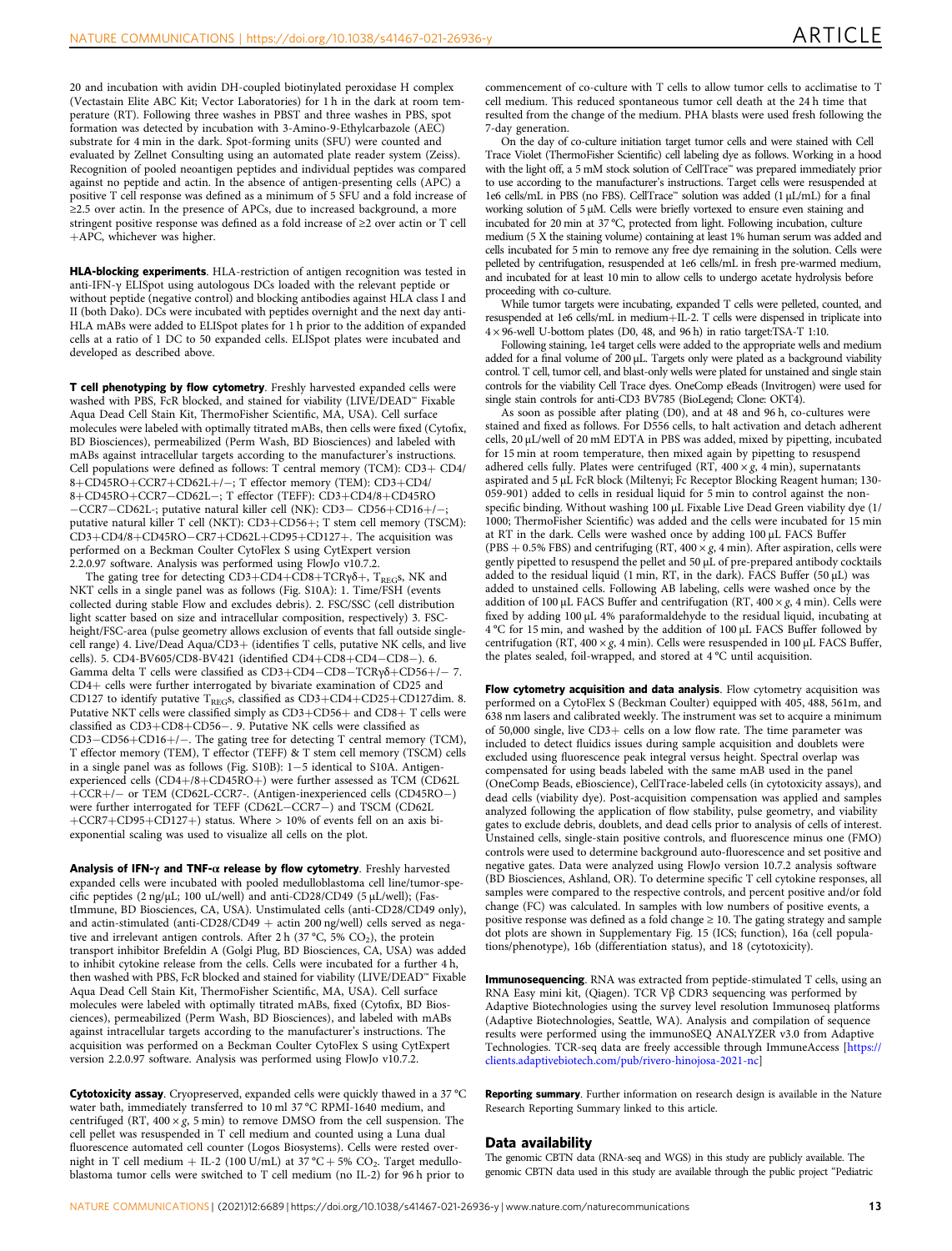<span id="page-13-0"></span>Brain Tumor Atlas: CBTTC" on the Kids First Data Resource Portal [\[https://kids](https://kidsfirstdrc.org/)firstdrc.org/] and Cavatica [<https://cbtn.org/>]. The data is available under restricted access. Access can be obtained by submitting the CBTN Data Access form found in the Kids First Data Resource Portal [\[https://kids](https://kidsfirstdrc.org/)firstdrc.org/] or CBTN web [<https://cbtn.org/>]. Additionally, cell line RNAseq reads are available in the Sequence Read Archive (SRA) under the accession number [SRP276163.](https://trace.ncbi.nlm.nih.gov/Traces/sra/?study=SRP276163) The newly generated mass spectrometry proteomics data have been deposited to the ProteomeXchange Consortium via the PRIDE<sup>65</sup> partner repository with the dataset identifier [PXD029082.](https://www.ebi.ac.uk/pride/archive/projects/PXD029082) TCR-seq data are freely accessible through ImmuneAccess [[https://](https://clients.adaptivebiotech.com/pub/rivero-hinojosa-2021-nc) [clients.adaptivebiotech.com/pub/rivero-hinojosa-2021-nc\]](https://clients.adaptivebiotech.com/pub/rivero-hinojosa-2021-nc). This work used previously generated genomic data from GTEX project obtained from dbGaP under accession number [phs000424.v2.p1.](https://www.ncbi.nlm.nih.gov/projects/gap/cgi-bin/study.cgi?study_id=phs000424.v2.p1) This work used the UniProt human proteome database [UP000005640.](https://www.uniprot.org/proteomes/UP000005640) This work used the previously generated proteomic dataset deposited on PRIDE under the accession number [PXD006109.](https://www.ebi.ac.uk/pride/archive/projects/PXD006109) The remaining data are available within the Article, Supplementary Information, or Source Data file. Source data are provided with this paper.

Received: 25 May 2021; Accepted: 25 October 2021; Published online: 18 November 2021

### **References**

- 1. Shih, D. J. et al. Cytogenetic prognostication within medulloblastoma subgroups. J. Clin. Oncol.: Off. J. Am. Soc. Clin. Oncol. 32, 886–896 (2014).
- Agudo, J. et al. GFP-specific CD8 T cells enable targeted cell depletion and visualization of T-cell interactions. Nat. Biotechnol. 33, 1287–1292 (2015).
- 3. Mount, C. W. et al. Potent antitumor efficacy of anti-GD2 CAR T cells in H3- K27M(+) diffuse midline gliomas. Nat. Med. 24, 572–579 (2018).
- 4. Heslop, H. E. et al. Long-term outcome of EBV-specific T-cell infusions to prevent or treat EBV-related lymphoproliferative disease in transplant recipients. Blood 115, 925–935 (2010).
- 5. Gerdemann, U. et al. Cytotoxic T lymphocytes simultaneously targeting multiple tumor-associated antigens to treat EBV negative lymphoma. Mol. Ther. 19, 2258–2268 (2011).
- 6. Weber, G. et al. Generation of tumor antigen-specific T cell lines from pediatric patients with acute lymphoblastic leukemia–implications for immunotherapy. Clin. Cancer Res.: Off. J. Am. Assoc. Cancer Res. 19, 5079–5091 (2013).
- 7. Chowell, D. et al. Patient HLA class I genotype influences cancer response to checkpoint blockade immunotherapy. Science 359, 582–587 (2018).
- 8. Kvistborg, P. & Yewdell, J. W. Enhancing responses to cancer immunotherapy. Science 359, 516–517 (2018).
- 9. Fratta, E. et al. The biology of cancer testis antigens: putative function, regulation, and therapeutic potential. Mol. Oncol. 5, 164–182 (2011).
- 10. Lee, M. H. et al. Expression of cancer-testis genes in brain tumors. J. Korean Neurosurg. Soc. 43, 190–193 (2008).
- 11. Lee, P. P. et al. Characterization of circulating T cells specific for tumorassociated antigens in melanoma patients. Nat. Med. 5, 677–685 (1999).
- 12. Manzo, T., Heslop, H. E. & Rooney, C. M. Antigen-specific T cell therapies for cancer. Hum. Mol. Genet. 24, R67–R73 (2015).
- 13. Mohme, M. & Neidert, M. C. Tumor-specific T cell activation in malignant brain tumors. Front. Immunol. 11, 205 (2020).
- 14. Warren, E. H. et al. Therapy of relapsed leukemia after allogeneic hematopoietic cell transplantation with T cells specific for minor histocompatibility antigens. Blood 115, 3869–3878 (2010).
- 15. Grobner, S. N. et al. The landscape of genomic alterations across childhood cancers. Nature 555, 321–327 (2018).
- 16. Blaeschke, F. et al. Low mutational load in pediatric medulloblastoma still translates into neoantigens as targets for specific T-cell immunotherapy. Cytotherapy 21, 973–986 (2019).
- 17. Hu, Z., Ott, P. A. & Wu, C. J. Towards personalized, tumour-specific, therapeutic vaccines for cancer. Nat. Rev. Immunol. 18, 168–182 (2018).
- 18. Bassani-Sternberg, M. et al. Direct identification of clinically relevant neoepitopes presented on native human melanoma tissue by mass spectrometry. Nat. Commun. 7, 13404 (2016).
- 19. Zhao, W. & Sher, X. Systematically benchmarking peptide-MHC binding predictors: from synthetic to naturally processed epitopes. PLoS Comput. Biol. 14, e1006457 (2018).
- 20. Haas, B. J. et al. STAR-Fusion: fast and accurate fusion transcript detection from RNA-Seq. Preprint at bioRxiv <https://doi.org/10.1101/120295> (2017).
- Benelli, M. et al. Discovering chimeric transcripts in paired-end RNA-seq data by using EricScript. Bioinformatics 28, 3232–3239 (2012).
- 22. McPherson, A. et al. deFuse: an algorithm for gene fusion discovery in tumor RNA-Seq data. PLoS Comput. Biol. 7, e1001138 (2011).
- 23. DePristo, M. A. et al. A framework for variation discovery and genotyping using next-generation DNA sequencing data. Nat. Genet. 43, 491–498 (2011).
- 24. Burrows, S. R., Rossjohn, J. & McCluskey, J. Have we cut ourselves too short in mapping CTL epitopes? Trends Immunol. 27, 11–16 (2006).
- 25. Altschul, S. F., Gish, W., Miller, W., Myers, E. W. & Lipman, D. J. Basic local alignment search tool. J. Mol. Biol. 215, 403–410 (1990).
- 26. Shen, L., Zhang, J., Lee, H., Batista, M. T. & Johnston, S. A. RNA transcription and splicing errors as a source of cancer frameshift neoantigens for vaccines. Sci. Rep. 9, 14184 (2019).
- Krokhin, O. V. & Spicer, V. Peptide retention standards and hydrophobicity indexes in reversed-phase high-performance liquid chromatography of peptides. Anal. Chem. 81, 9522–9530 (2009).
- 28. Wen, B., Li, K., Zhang, Y. & Zhang, B. Cancer neoantigen prioritization through sensitive and reliable proteogenomics analysis. Nat. Commun. 11, 1759 (2020).
- 29. Meier, F., Geyer, P. E., Virreira Winter, S., Cox, J. & Mann, M. BoxCar acquisition method enables single-shot proteomics at a depth of 10,000 proteins in 100 minutes. Nat. Methods 15, 440-448 (2018).
- 30. Robinson, G. et al. Novel mutations target distinct subgroups of medulloblastoma. Nature 488, 43–48 (2012).
- 31. Adamson, D. C. et al. OTX2 is critical for the maintenance and progression of Shh-independent medulloblastomas. Cancer Res. 70, 181–191 (2010).
- 32. Di, C. et al. Identification of OTX2 as a medulloblastoma oncogene whose product can be targeted by all-trans retinoic acid. Cancer Res. 65, 919–924  $(2005)$ .
- 33. Danilova, L. et al. The mutation-associated neoantigen functional expansion of specific T Cells (MANAFEST) assay: a sensitive platform for monitoring antitumor immunity. Cancer Immunol. Res. 6, 888–899 (2018).
- 34. Hont, A. B. et al. Immunotherapy of relapsed and refractory solid tumors with ex vivo expanded multi-tumor associated antigen specific cytotoxic T lymphocytes: a phase I study. J. Clin. Oncol.: Off. J. Am. Soc. Clin. Oncol. 37, 2349–2359 (2019).
- 35. Restifo, N. P., Dudley, M. E. & Rosenberg, S. A. Adoptive immunotherapy for cancer: harnessing the T cell response. Nat. Rev. Immunol. 12, 269–281 (2012).
- 36. Northcott, P. A. et al. Medulloblastoma. Nat. Rev. Dis. Prim. 5, 11 (2019).
- 37. Galea, I. et al. An antigen-specific pathway for CD8 T cells across the bloodbrain barrier. J. Exp. Med 204, 2023–2030 (2007).
- 38. Ransohoff, R. M., Kivisakk, P. & Kidd, G. Three or more routes for leukocyte migration into the central nervous system. Nat. Rev. Immunol. 3, 569–581 (2003).
- 39. Sayour, E. J. & Mitchell, D. A. Immunotherapy for pediatric brain tumors. Brain Sci. <https://doi.org/10.3390/brainsci7100137> (2017).
- 40. Platten, M. & Reardon, D. A. Concepts for immunotherapies in gliomas. Semin Neurol. 38, 62–72 (2018).
- 41. Hu, Z. et al. Personal neoantigen vaccines induce persistent memory T cell responses and epitope spreading in patients with melanoma. Nat. Med. 27, 515–525 (2021).
- 42. Lo, J. A. et al. Epitope spreading toward wild-type melanocyte-lineage antigens rescues suboptimal immune checkpoint blockade responses. Sci. Transl. Med. <https://doi.org/10.1126/scitranslmed.abd8636> (2021).
- 43. Han, X. J. et al. Progress in neoantigen targeted cancer immunotherapies. Front Cell Dev. Biol. 8, 728 (2020).
- 44. Polyakova, A., Kuznetsova, K. & Moshkovskii, S. Proteogenomics meets cancer immunology: mass spectrometric discovery and analysis of neoantigens. Expert Rev. Proteom. 12, 533–541 (2015).
- Chong, C. et al. Integrated proteogenomic deep sequencing and analytics accurately identify non-canonical peptides in tumor immunopeptidomes. Nat. Commun. 11, 1293 (2020).
- 46. Laumont, C. M. et al. Noncoding regions are the main source of targetable tumor-specific antigens. Sci. Transl. Med. [https://doi.org/10.1126/](https://doi.org/10.1126/scitranslmed.aau5516) [scitranslmed.aau5516](https://doi.org/10.1126/scitranslmed.aau5516) (2018).
- 47. Zhao, L. et al. NONCODEV6: an updated database dedicated to long noncoding RNA annotation in both animals and plants. Nucleic Acids Res. 49, D165–D171 (2021).
- 48. Alspach, E. et al. MHC-II neoantigens shape tumour immunity and response to immunotherapy. Nature 574, 696–701 (2019).
- 49. Borst, J., Ahrends, T., Babala, N., Melief, C. J. M. & Kastenmuller, W. CD4(+) T cell help in cancer immunology and immunotherapy. Nat. Rev. Immunol. 18, 635–647 (2018).
- 50. Brightman, S. E., Naradikian, M. S., Miller, A. M. & Schoenberger, S. P. Harnessing neoantigen specific CD4 T cells for cancer immunotherapy. J. Leukoc. Biol. 107, 625–633 (2020).
- 51. Bijker, M. S. et al. Superior induction of anti-tumor CTL immunity by extended peptide vaccines involves prolonged, DC-focused antigen presentation. Eur. J. Immunol. 38, 1033–1042 (2008).
- 52. Ma, W. et al. Long-peptide cross-presentation by human dendritic cells occurs in vacuoles by peptide exchange on nascent MHC class I molecules. J. Immunol. 196, 1711–1720 (2016).
- 53. Menager, J. et al. Cross-presentation of synthetic long peptides by human dendritic cells: a process dependent on ERAD component p97/VCP but Not sec61 and/or Derlin-1. PloS one 9, e89897 (2014).